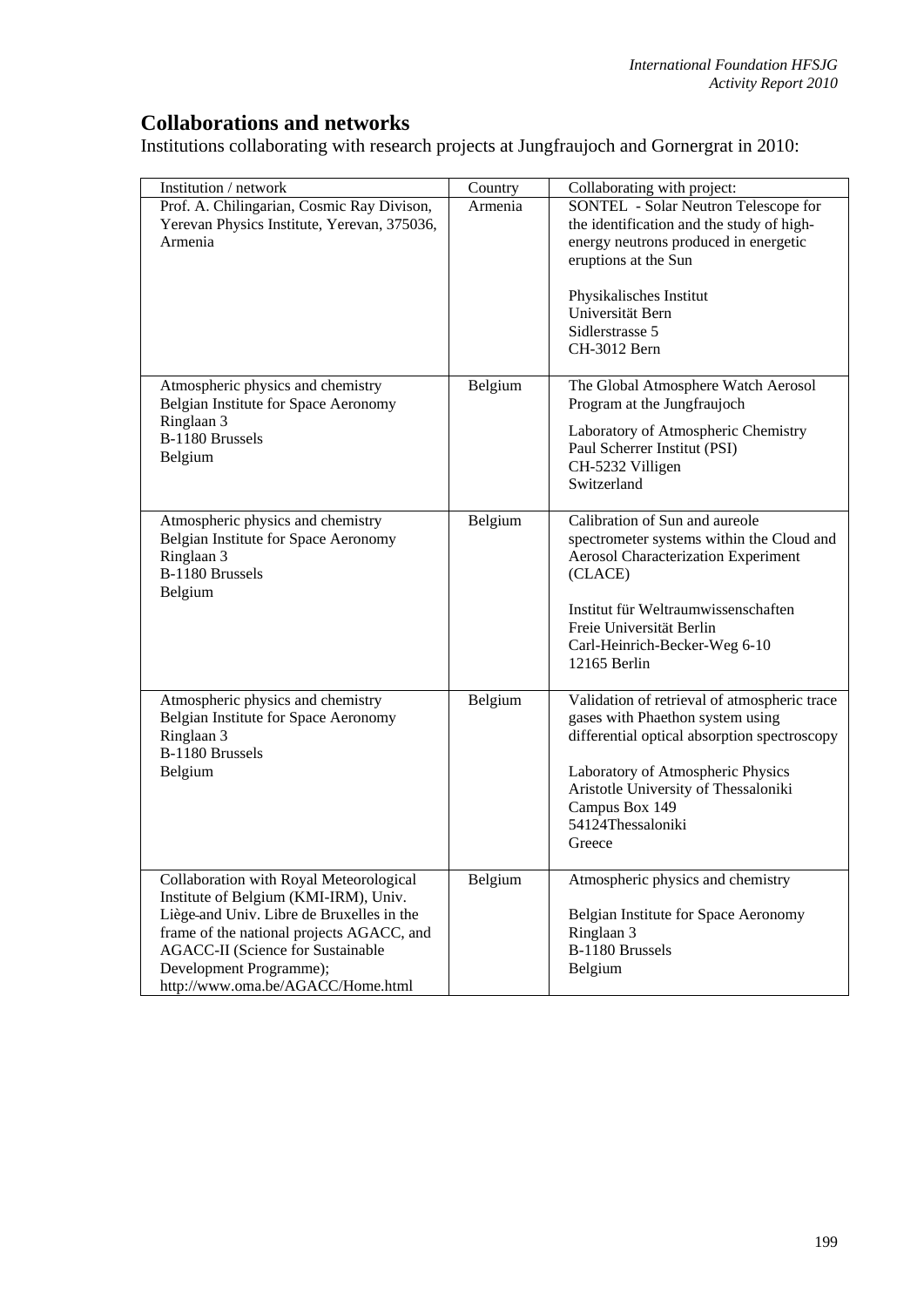| Institution / network                                                                                                                                                                                                                   | Country             | Collaborating with project:                                                                                                                                                                                                                                                  |
|-----------------------------------------------------------------------------------------------------------------------------------------------------------------------------------------------------------------------------------------|---------------------|------------------------------------------------------------------------------------------------------------------------------------------------------------------------------------------------------------------------------------------------------------------------------|
| Prof. Frank Wania University of Toronto at<br>Scarborough,<br>Department of Physical and Environmental<br>Sciences,<br>1265 Military Trail<br>Toronto, ON, Canada,<br><b>M1C1A4</b><br>http://www.utsc.utoronto.ca/~wania/main.htm<br>1 | Canada              | Quantitative characterisaion of the impact of<br>environmental factors on the performance of<br>passive air samplers for semi-volatile<br>organic compounds<br>Institut für Chemie- und<br>Bioingenieurwissenschaften<br>ETH Zürich<br>Wolfgang-Pauli-Str. 10<br>8093 Zürich |
| NANTEN2 Observatory, Pampa la Bola,<br>Atacama, Chile http://www.astro.uni-<br>koeln.de/nanten2/node/10 (Nagoya and Osaka<br>University)                                                                                                | Chile               | KOSMA Kölner Observatorium für Submm-<br>Astronomie<br>1. Physikalisches Institut Universität zu<br>Köln Zülpicher Str. 77<br>D-50937 Köln<br>Radioastronomisches Institut<br>der Universität Bonn<br>Auf dem Hügel 71<br>D-53121 Bonn                                       |
| Astronomy Department Peking University,<br>China<br>http://vega.bac.pku.edu.cn/astro/English.html                                                                                                                                       | China               | KOSMA Kölner Observatorium für Submm-<br>Astronomie<br>1. Physikalisches Institut Universität zu<br>Köln Zülpicher Str. 77<br>D-50937 Köln<br>Radioastronomisches Institut<br>der Universität Bonn<br>Auf dem Hügel 71<br>D-53121 Bonn                                       |
| National Astronomical Observatory Chinese<br>Academy of Science (NAOC), Peking, China<br>http://english.nao.cas.cn/                                                                                                                     | China               | KOSMA Kölner Observatorium für Submm-<br>Astronomie<br>1. Physikalisches Institut Universität zu<br>Köln Zülpicher Str. 77<br>D-50937 Köln<br>Radioastronomisches Institut<br>der Universität Bonn<br>Auf dem Hügel 71<br>D-53121 Bonn                                       |
| Empa<br>Laboratory for Air Pollution/Environmental<br>Technology<br>Ueberlandstrasse 129<br>CH-8600 Dübendorf<br>in the frame of the EU project ACTRIS                                                                                  | European<br>network | Atmospheric physics and chemistry<br>Belgian Institute for Space Aeronomy<br>Ringlaan 3<br>B-1180 Brussels<br>Belgium                                                                                                                                                        |
| <b>IMECC</b> partners<br><b>IMECC</b> Infrastructure for Measurements of<br>the European Carbon Cycle partners<br>http://imecc.ipsl.jussieu.fr/                                                                                         | European<br>network | Flask comparison on Jungfraujoch<br>Centre for Isotope Research (CIO)<br>Nijenborgh 4<br>9747 AG Groningen / The Netherlands                                                                                                                                                 |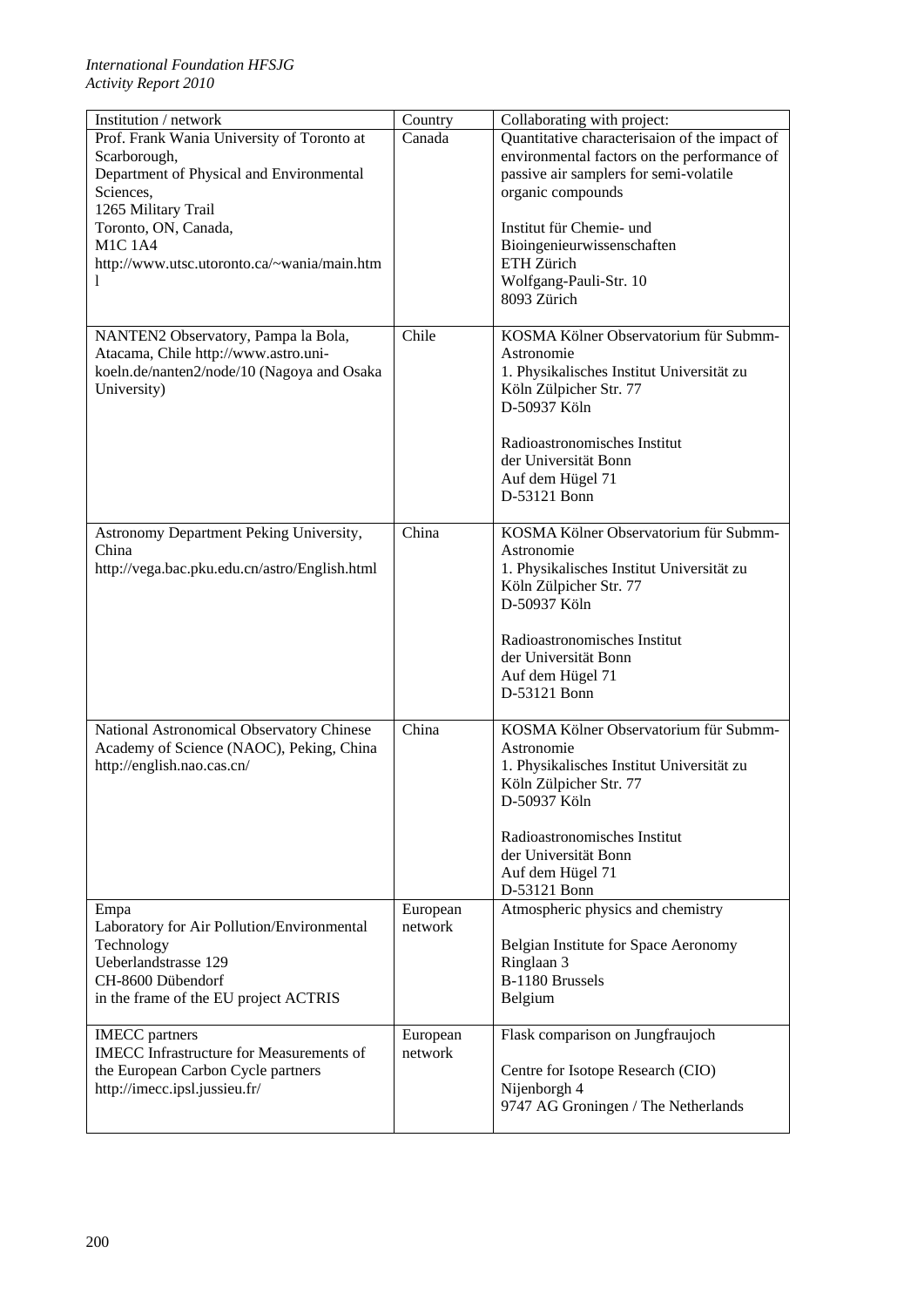| Institution / network                       | Country  | Collaborating with project:                                         |
|---------------------------------------------|----------|---------------------------------------------------------------------|
| <b>AOD</b> network                          | European | Remote sensing of aerosol optical depth                             |
| http://www.pmodwrc.ch/worcc/pmod.php?top    | network  |                                                                     |
| ic=gawpfr_image_gallery                     |          | PMOD/WRC                                                            |
| http://www.pmodwrc.ch/worcc/                |          | Dorfstrasse 33                                                      |
|                                             |          | CH-7260 Davos Dorf                                                  |
| GAW-CH / partners of the EC-project HYMN    | European | High resolution, solar infrared Fourier                             |
| (http://www.knmi.nl/ samenw/hymn/) and      | network  | Transform spectrometry. Application to the                          |
| GEOmon (http://geomon.ipsl.jussieu.fr/) /   |          | study of the Earth atmosphere                                       |
|                                             |          | Institut d'Astrophysique et de Géophysique -                        |
|                                             |          | Université de Liège                                                 |
|                                             |          | allée du VI août, 17 - Bâtiment B5a                                 |
|                                             |          | B-4000 Sart Tilman (Liège, Belgique)                                |
| Satellite experiment: OMI Ozone monitoring  | European | High resolution, solar infrared Fourier                             |
| instrument                                  | network  | Transform spectrometry. Application to the                          |
| (http://www.knmi.nl/omi/research/science/)  |          | study of the Earth atmosphere                                       |
|                                             |          |                                                                     |
|                                             |          | Institut d'Astrophysique et de Géophysique -<br>Université de Liège |
|                                             |          | allée du VI août, 17 - Bâtiment B5a                                 |
|                                             |          | B-4000 Sart Tilman (Liège, Belgique)                                |
|                                             |          |                                                                     |
| EARLINET - European Aerosol Research        | European | Active optical remote sensing, LIDAR                                |
| Lidar NETwork (http://www.earlinet.org/)    | network  |                                                                     |
|                                             |          | École Polytechnique Fédérale de Lausanne                            |
|                                             |          | (EPFL)                                                              |
|                                             |          | EPFL ENAC EFLUM                                                     |
|                                             |          | A0434                                                               |
|                                             |          | Station 2                                                           |
|                                             |          | CH 1015 Lausanne                                                    |
| SOGE (System for Observations of            | European | Halogenated Greenhouse Gases at                                     |
| Halogenated Greenhouse Gases in Europe)     | network  | Jungfraujoch                                                        |
|                                             |          | Empa                                                                |
|                                             |          | Laboratory for Air Pollution and                                    |
|                                             |          | <b>Environmental Technology</b>                                     |
|                                             |          | Uberlandstrasse 129                                                 |
|                                             |          | 8600 Dubendorf, Switzerland                                         |
| E-GVAP II (EUMETNET GPS Water Vapor         | European | Automated GPS Network Switzerland                                   |
| Programme)                                  | network  | (AGNES)                                                             |
|                                             |          |                                                                     |
|                                             |          | Bundesamt für Landestopografie (swisstopo)<br>Seftigenstrasse 264   |
|                                             |          | CH-3084 Wabern                                                      |
|                                             |          |                                                                     |
| European FP7 Project Real-Time Database for | European | Neutron monitors - Study of solar and                               |
| <b>High Resolution Neutron Monitor</b>      | network  | galactic cosmic rays                                                |
| Measurements (NMDB): http://www.nmbd.eu     |          |                                                                     |
|                                             |          | Physikalisches Institut                                             |
|                                             |          | Universität Bern                                                    |
|                                             |          | Sidlerstrasse 5<br>CH-3012 Bern                                     |
|                                             |          |                                                                     |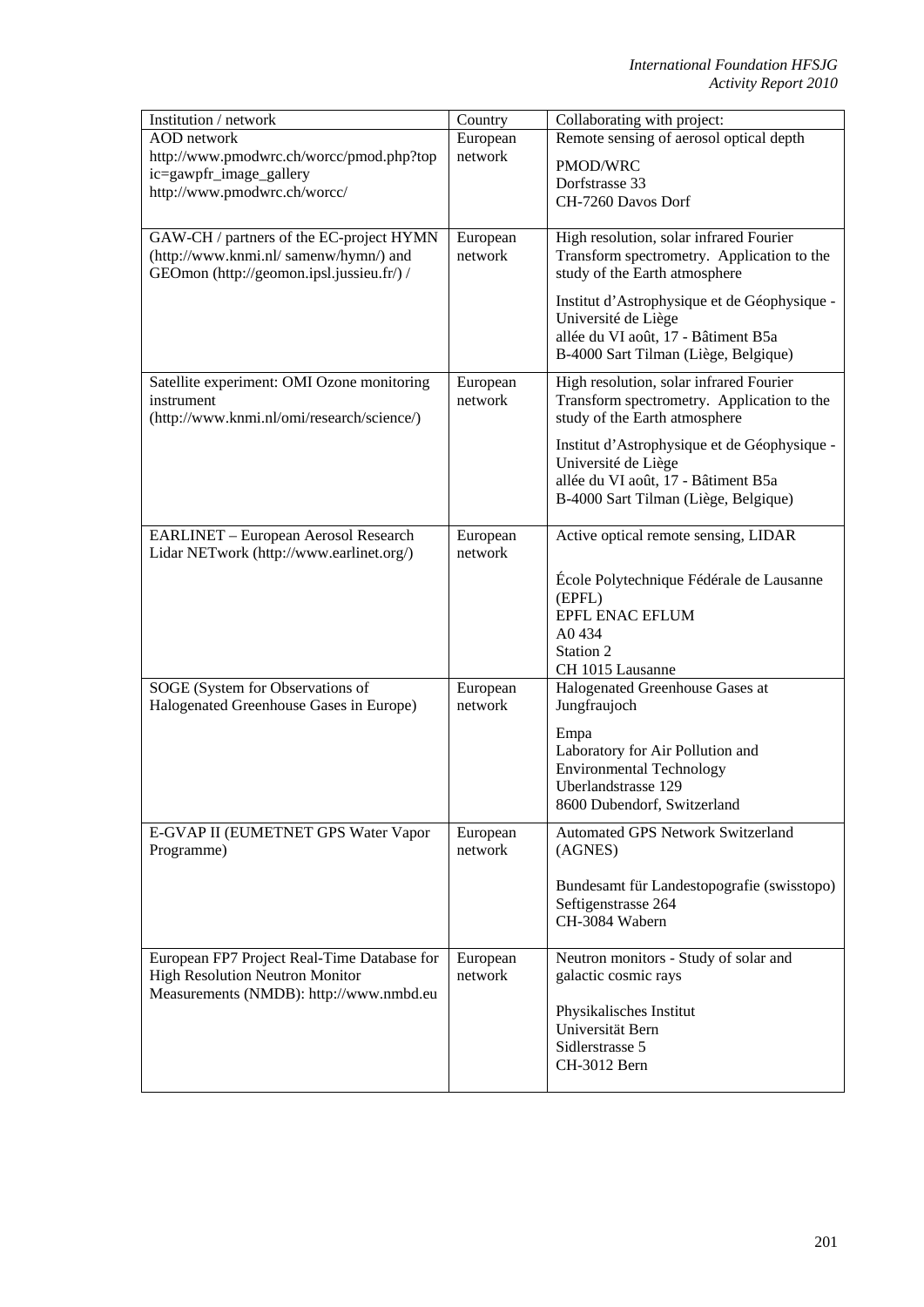| Institution / network                                                                    | Country             | Collaborating with project:                                                |
|------------------------------------------------------------------------------------------|---------------------|----------------------------------------------------------------------------|
| Collaboration with European FTIR and UV-<br>Vis teams and modeling teams in the frame of | European<br>network | Atmospheric physics and chemistry                                          |
| the EU project GEOMon;                                                                   |                     | Belgian Institute for Space Aeronomy                                       |
|                                                                                          |                     | Ringlaan 3                                                                 |
|                                                                                          |                     | B-1180 Brussels<br>Belgium                                                 |
|                                                                                          |                     |                                                                            |
| Collaboration with Univ. Liège and Univ.<br>Libre de Bruxelles in the frame of the       | European<br>network | Atmospheric physics and chemistry                                          |
| PRODEX projects SECPEA (Space-based                                                      |                     | Belgian Institute for Space Aeronomy                                       |
| Exploration of the Chemistry and Physics of                                              |                     | Ringlaan 3                                                                 |
| the Earth Atmosphere), and A3C<br>(Atmospheric Composition, Chemistry and                |                     | B-1180 Brussels<br>Belgium                                                 |
| Climate)                                                                                 |                     |                                                                            |
| IMECC - Infrastructure for Measurements of                                               | European            | Continuous measurement of stable $CO2$                                     |
| the European Carbon Cycle                                                                | network             | isotopes at Jungfraujoch, Switzerland                                      |
|                                                                                          |                     | Empa                                                                       |
|                                                                                          |                     | Laboratory for Air Pollution &<br>Environmental Technology Überlandstrasse |
|                                                                                          |                     | 129                                                                        |
|                                                                                          |                     | CH-8600 Dübendorf                                                          |
|                                                                                          |                     |                                                                            |
| <b>ICOS</b> Integrated Carbon Observation System<br>(http://www.icos-infrastructure.eu)  | European<br>network | Long-term observations of ${}^{14}CO_2$ at<br>Jungfraujoch                 |
|                                                                                          |                     | Institut für Umweltphysik                                                  |
|                                                                                          |                     | Universität Heidelberg                                                     |
|                                                                                          |                     | Im Neuenheimer Feld 229<br>D-69120 Heidelberg                              |
|                                                                                          |                     |                                                                            |
| <b>IMECC</b> Infrastructure for Measurements of<br>the European Carbon Cycle partners    | European<br>network | Flask comparison on Jungfraujoch                                           |
| http://imecc.ipsl.jussieu.fr/                                                            |                     | Centre for Isotope Research (CIO)                                          |
|                                                                                          |                     | Nijenborgh 4                                                               |
|                                                                                          |                     | 9747 AG Groningen / The Netherlands                                        |
| <b>IMECC</b> partners<br><b>IMECC</b> Infrastructure for Measurements of                 | European<br>network | Flask comparison on Jungfraujoch                                           |
| the European Carbon Cycle partners                                                       |                     | Max-Planck Institut für Biogeochemie                                       |
| http://imecc.ipsl.jussieu.fr/                                                            |                     | Hans Knöll Str. 10                                                         |
|                                                                                          |                     | DE-007745 Jena                                                             |
| European Space Agency                                                                    | European            | Long-Term Medical Survey System (LTMS-                                     |
|                                                                                          | organisation        | 3)                                                                         |
|                                                                                          |                     | University Hospital Lausanne, Department                                   |
|                                                                                          |                     | of Internal Medicine                                                       |
|                                                                                          |                     | <b>CSEM Neuchâtel</b>                                                      |
| Prof. M. Kulmala, Department of Physics,<br>University of Helsinki, Helsinki, Finland    | Finland             | The Global Atmosphere Watch Aerosol<br>Program at the Jungfraujoch         |
|                                                                                          |                     |                                                                            |
|                                                                                          |                     | Laboratory of Atmospheric Chemistry<br>Paul Scherrer Institut (PSI)        |
|                                                                                          |                     | CH-5232 Villigen                                                           |
|                                                                                          |                     | Switzerland                                                                |
|                                                                                          |                     |                                                                            |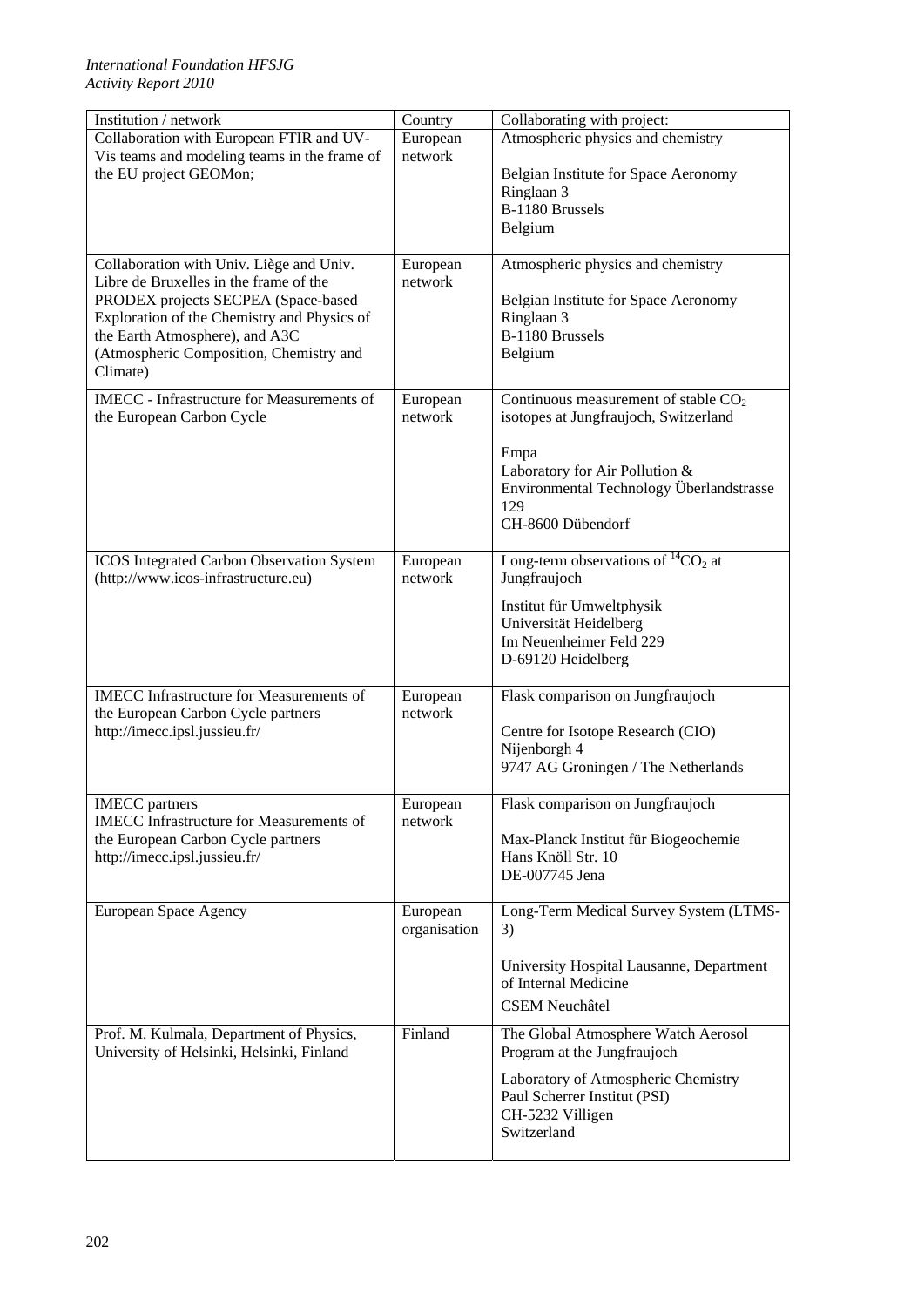| Institution / network                          | Country | Collaborating with project:                                        |
|------------------------------------------------|---------|--------------------------------------------------------------------|
| Dr. Cindy Morris                               | France  | Towards understanding the importance of                            |
| <b>INRA</b>                                    |         | biological ice nucleators in rising air                            |
| 147 rue de l'université                        |         |                                                                    |
| 75338 Paris Cedex 07                           |         | Institut für Umweltgeowissenschaften                               |
| <b>FRANCE</b>                                  |         | Universität Basel                                                  |
|                                                |         | Bernoullistrasse 30                                                |
|                                                |         | CH-4056 Basel                                                      |
|                                                |         |                                                                    |
| Dr. F. Goutail/Dr. A. Pazmino                  | France  | Atmospheric physics and chemistry                                  |
| LATMOS - CNRS, UVSQ                            |         |                                                                    |
| Verrières le Buisson                           |         | Belgian Institute for Space Aeronomy                               |
| <b>FRANCE</b>                                  |         | Ringlaan 3                                                         |
|                                                |         | B-1180 Brussels                                                    |
|                                                |         |                                                                    |
|                                                |         | Belgium                                                            |
| Astrophysics Division of CEA Grenoble,         | France  | KOSMA Kölner Observatorium für Submm-                              |
| France                                         |         | Astronomie                                                         |
|                                                |         |                                                                    |
| http://irfu.cea.fr/en/Phocea/Vie_des_labos/Ast |         | 1. Physikalisches Institut Universität zu                          |
| /ast_visu.php?id_ast=552                       |         | Köln Zülpicher Str. 77<br>D-50937 Köln                             |
|                                                |         |                                                                    |
|                                                |         | Radioastronomisches Institut                                       |
|                                                |         | der Universität Bonn                                               |
|                                                |         |                                                                    |
|                                                |         | Auf dem Hügel 71<br>D-53121 Bonn                                   |
|                                                |         |                                                                    |
| Observatoire de Bordeaux, France               | France  | KOSMA Kölner Observatorium für Submm-                              |
| http://www.obs.u-bordeaux1.fr/                 |         | Astronomie                                                         |
|                                                |         | 1. Physikalisches Institut Universität zu                          |
|                                                |         | Köln Zülpicher Str. 77                                             |
|                                                |         | D-50937 Köln                                                       |
|                                                |         |                                                                    |
|                                                |         | Radioastronomisches Institut                                       |
|                                                |         | der Universität Bonn                                               |
|                                                |         | Auf dem Hügel 71                                                   |
|                                                |         | D-53121 Bonn                                                       |
|                                                |         |                                                                    |
| Dr. K. Sellegri, Laboratoire de météorologie   | France  | The Global Atmosphere Watch Aerosol                                |
| physique, Université Blaise Pascal, 63170      |         | Program at the Jungfraujoch                                        |
| Aubiere, France                                |         |                                                                    |
|                                                |         | Laboratory of Atmospheric Chemistry                                |
|                                                |         | Paul Scherrer Institut (PSI)                                       |
|                                                |         | CH-5232 Villigen                                                   |
|                                                |         | Switzerland                                                        |
| Dr. P. Laj, Laboratoire de Glaciologie et      | France  |                                                                    |
| Géophysique de l'Environnement CNRS -          |         | The Global Atmosphere Watch Aerosol<br>Program at the Jungfraujoch |
| Université J. Fourier, Grenoble, St Martin     |         |                                                                    |
| d'Hères Cedex, France                          |         | Laboratory of Atmospheric Chemistry                                |
|                                                |         | Paul Scherrer Institut (PSI)                                       |
|                                                |         | CH-5232 Villigen                                                   |
|                                                |         | Switzerland                                                        |
|                                                |         |                                                                    |
| Max Planck Institut Für Meteorologie           | Germany | Cosmogenic radionuclides in precipitation                          |
| Bundesstr. 55                                  |         |                                                                    |
| D-20146 Hamburg                                |         | Eawag                                                              |
|                                                |         | Überlandstr. 133                                                   |
|                                                |         | CH-8600 Dübendorf                                                  |
|                                                |         |                                                                    |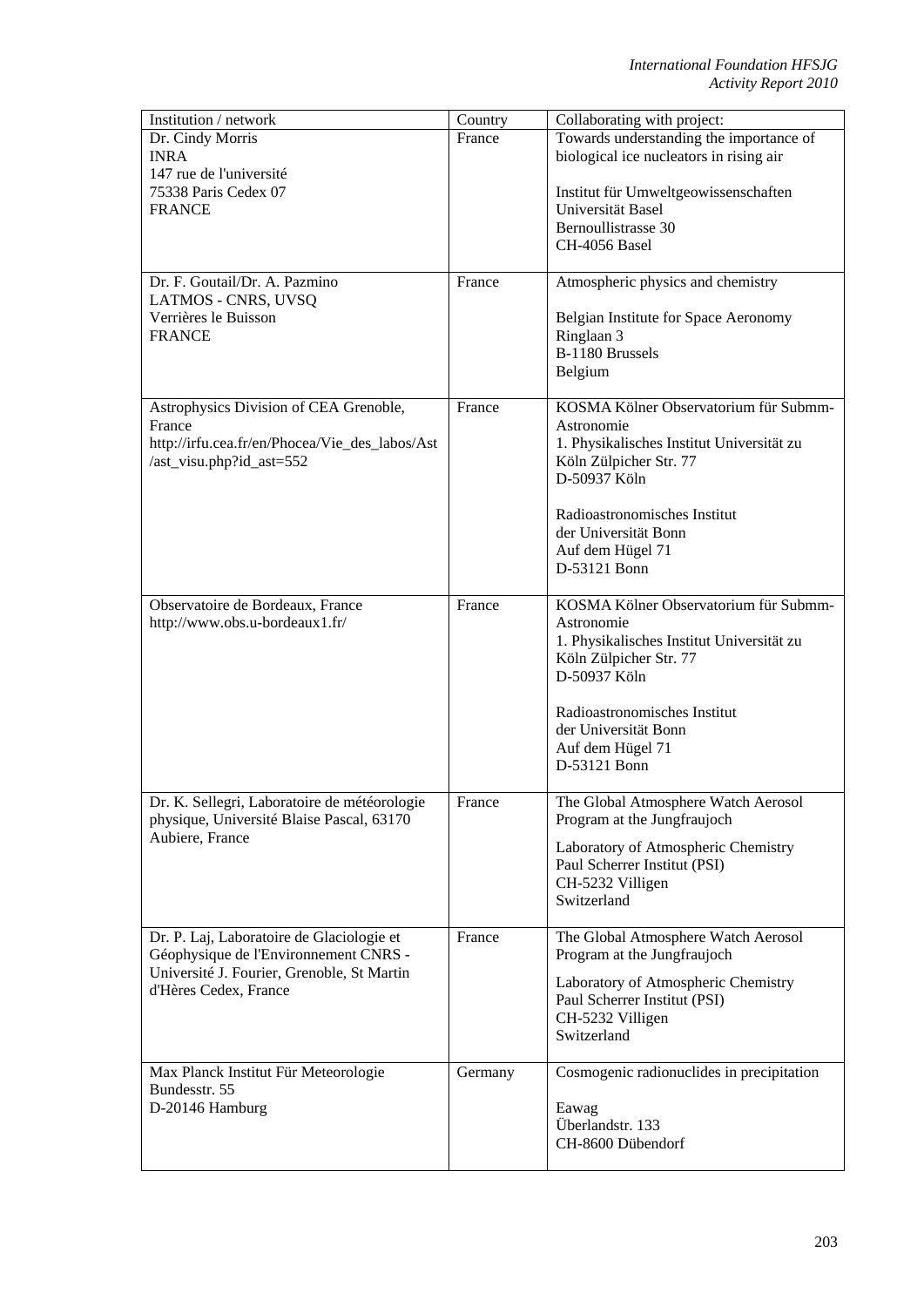## *International Foundation HFSJG Activity Report 2010*

| Institution / network                                                                                                                         | Country | Collaborating with project:                                                                                                                                                                                                                                                  |
|-----------------------------------------------------------------------------------------------------------------------------------------------|---------|------------------------------------------------------------------------------------------------------------------------------------------------------------------------------------------------------------------------------------------------------------------------------|
| Prof. Reto Gieré<br>Institut für Geowissenschaften                                                                                            | Germany | Sampling and analyzing of aerosol particles<br>from different Saharan dust events.                                                                                                                                                                                           |
| Albert-Ludwigs-Universität<br>Albertstrasse 23b<br>DE-79104 Freiburg                                                                          |         | Département de Géosciences<br>Université de Fribourg<br>Ch. du Musée 6<br>CH-1700 Fribourg                                                                                                                                                                                   |
| Trinational Network: Airborne particles and<br>their health effects<br>http://www.pm.uni-freiburg.de/                                         | Germany | Single particle analysis of aerosols from<br>Saharan dust events<br>Departement für Geowissenschaften<br>Universität Fribourg<br>Chemin du Musée 6<br>CH-1700 Fribourg                                                                                                       |
| Satellite experiment: IMK<br>(Forschungszentrum Karlsruhe) /<br>satellite experiments: IASI (Infrared<br>Atmospheric Sounding Interferometer) | Germany | High resolution, solar infrared Fourier<br>Transform spectrometry. Application to the<br>study of the Earth atmosphere<br>Institut d'Astrophysique et de Géophysique -<br>Université de Liège<br>allée du VI août, 17 - Bâtiment B5a<br>B-4000 Sart Tilman (Liège, Belgique) |
| Prof. S. Weinbruch, Universität Darmstadt,<br>Institut für Mineralogie, Darmstadt, Germany                                                    | Germany | The Global Atmosphere Watch Aerosol<br>Program at the Jungfraujoch<br>Laboratory of Atmospheric Chemistry<br>Paul Scherrer Institut (PSI)<br>CH-5232 Villigen<br>Switzerland                                                                                                 |
| Dr. U. Pöschl, Biogeochemistry Department,<br>Max-Planck-Institut für Chemie, Mainz,<br>Germany                                               | Germany | The Global Atmosphere Watch Aerosol<br>Program at the Jungfraujoch<br>Laboratory of Atmospheric Chemistry<br>Paul Scherrer Institut (PSI)<br>CH-5232 Villigen<br>Switzerland                                                                                                 |
| Dr. J. Schneider and Prof. S. Borrmann,<br>University of Mainz, Particle Chemistry<br>Department, Mainz, Germany                              | Germany | The Global Atmosphere Watch Aerosol<br>Program at the Jungfraujoch<br>Laboratory of Atmospheric Chemistry<br>Paul Scherrer Institut (PSI)<br>CH-5232 Villigen<br>Switzerland                                                                                                 |
| Prof. J. Curtius, Institut für Atmosphäre und<br>Umwelt, Johann Wolfgang Goethe Universität<br>Frankfurt am Main, Frankfurt, Germany          | Germany | The Global Atmosphere Watch Aerosol<br>Program at the Jungfraujoch<br>Laboratory of Atmospheric Chemistry<br>Paul Scherrer Institut (PSI)<br>CH-5232 Villigen<br>Switzerland                                                                                                 |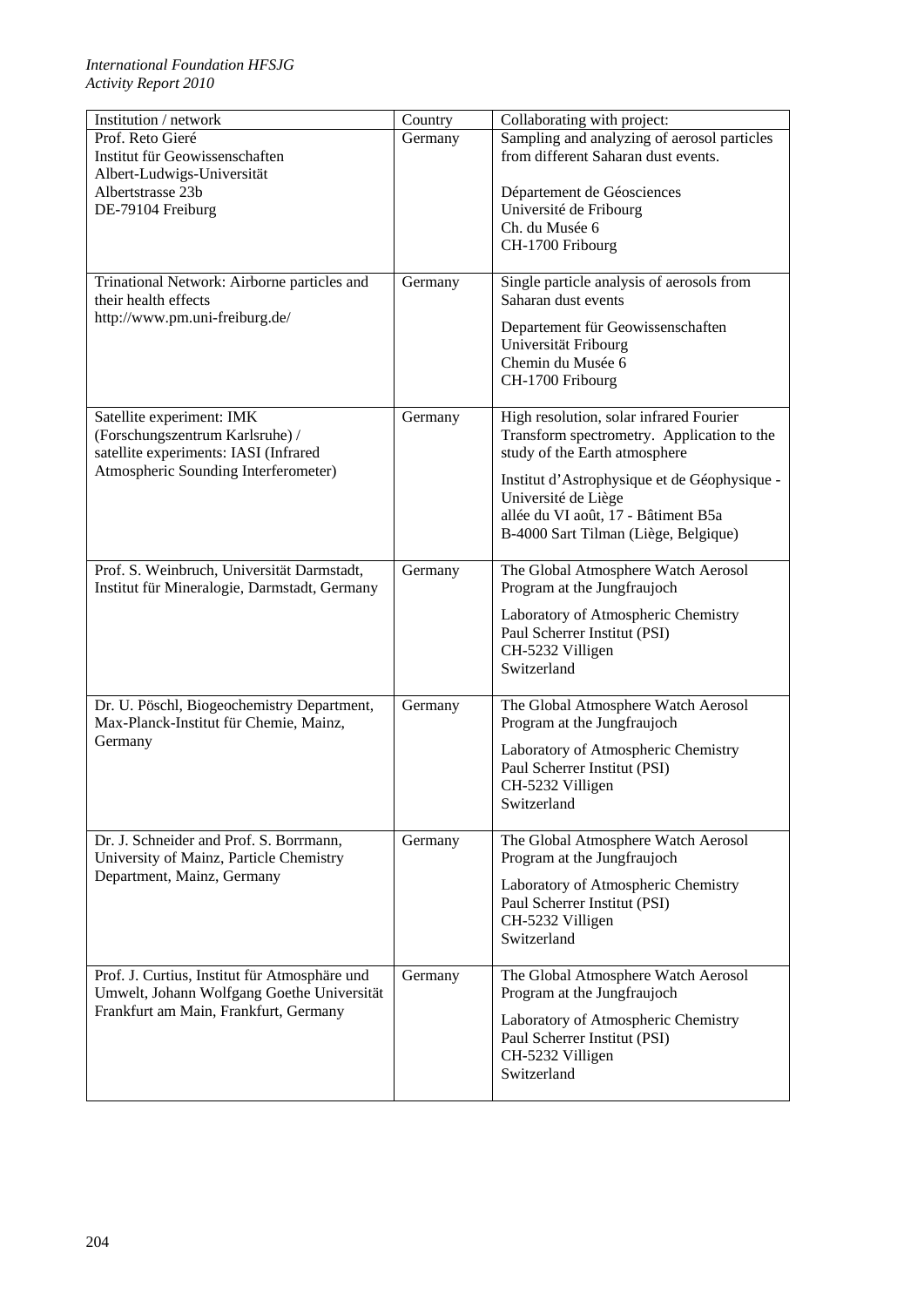| Institution / network                                                                                                     | Country                  | Collaborating with project:                                                                                                                |
|---------------------------------------------------------------------------------------------------------------------------|--------------------------|--------------------------------------------------------------------------------------------------------------------------------------------|
| Dr. A. Petzold, Institute of Atmospheric<br>Physics, DLR Oberpfaffenhofen, Germany                                        | Germany                  | The Global Atmosphere Watch Aerosol<br>Program at the Jungfraujoch                                                                         |
|                                                                                                                           |                          | Laboratory of Atmospheric Chemistry<br>Paul Scherrer Institut (PSI)<br>CH-5232 Villigen<br>Switzerland                                     |
| Prof. A. Wiedensohler, Institut für<br>Troposphärenforschung, Leipzig, Germany                                            | Germany                  | The Global Atmosphere Watch Aerosol<br>Program at the Jungfraujoch                                                                         |
|                                                                                                                           |                          | Laboratory of Atmospheric Chemistry<br>Paul Scherrer Institut (PSI)<br>CH-5232 Villigen<br>Switzerland                                     |
| Dr. Martin Schnaiter, Institute of Meteorology<br>and Climate Research, Karlsruhe Institute of                            | Germany                  | The Global Atmosphere Watch Aerosol<br>Program at the Jungfraujoch                                                                         |
| Technology (KIT) Germany                                                                                                  |                          | Laboratory of Atmospheric Chemistry<br>Paul Scherrer Institut (PSI)<br>CH-5232 Villigen<br>Switzerland                                     |
| Prof. Dr. J. Fischer and Dr. T. Ruhtz, Freie<br>Universität Berlin                                                        | Germany                  | The Global Atmosphere Watch Aerosol<br>Program at the Jungfraujoch                                                                         |
|                                                                                                                           |                          | Laboratory of Atmospheric Chemistry<br>Paul Scherrer Institut (PSI)<br>CH-5232 Villigen<br>Switzerland                                     |
| MPI für Radioastronomie Bonn<br>http://www.mpifr-bonn.mpg.de/                                                             | Germany                  | KOSMA Kölner Observatorium für Submm-<br>Astronomie<br>1. Physikalisches Institut Universität zu<br>Köln Zülpicher Str. 77<br>D-50937 Köln |
|                                                                                                                           |                          | Radioastronomisches Institut<br>der Universität Bonn<br>Auf dem Hügel 71                                                                   |
|                                                                                                                           |                          | D-53121 Bonn                                                                                                                               |
| International Council of the Scientific Union's<br>(ICSU) Scientific Committee on Solar-<br>Terrestrial Physics (SCOSTEP) | International<br>network | Neutron monitors - Study of solar and<br>galactic cosmic rays                                                                              |
|                                                                                                                           |                          | Physikalisches Institut<br>Universität Bern                                                                                                |
|                                                                                                                           |                          | Sidlerstrasse 5<br>CH-3012 Bern                                                                                                            |
| World Data Centers A (Boulder), B<br>(Moscow), C (Japan), International GLE<br>database                                   | International<br>network | Neutron monitors - Study of solar and<br>galactic cosmic rays                                                                              |
|                                                                                                                           |                          | Physikalisches Institut<br>Universität Bern<br>Sidlerstrasse 5                                                                             |
|                                                                                                                           |                          | CH-3012 Bern                                                                                                                               |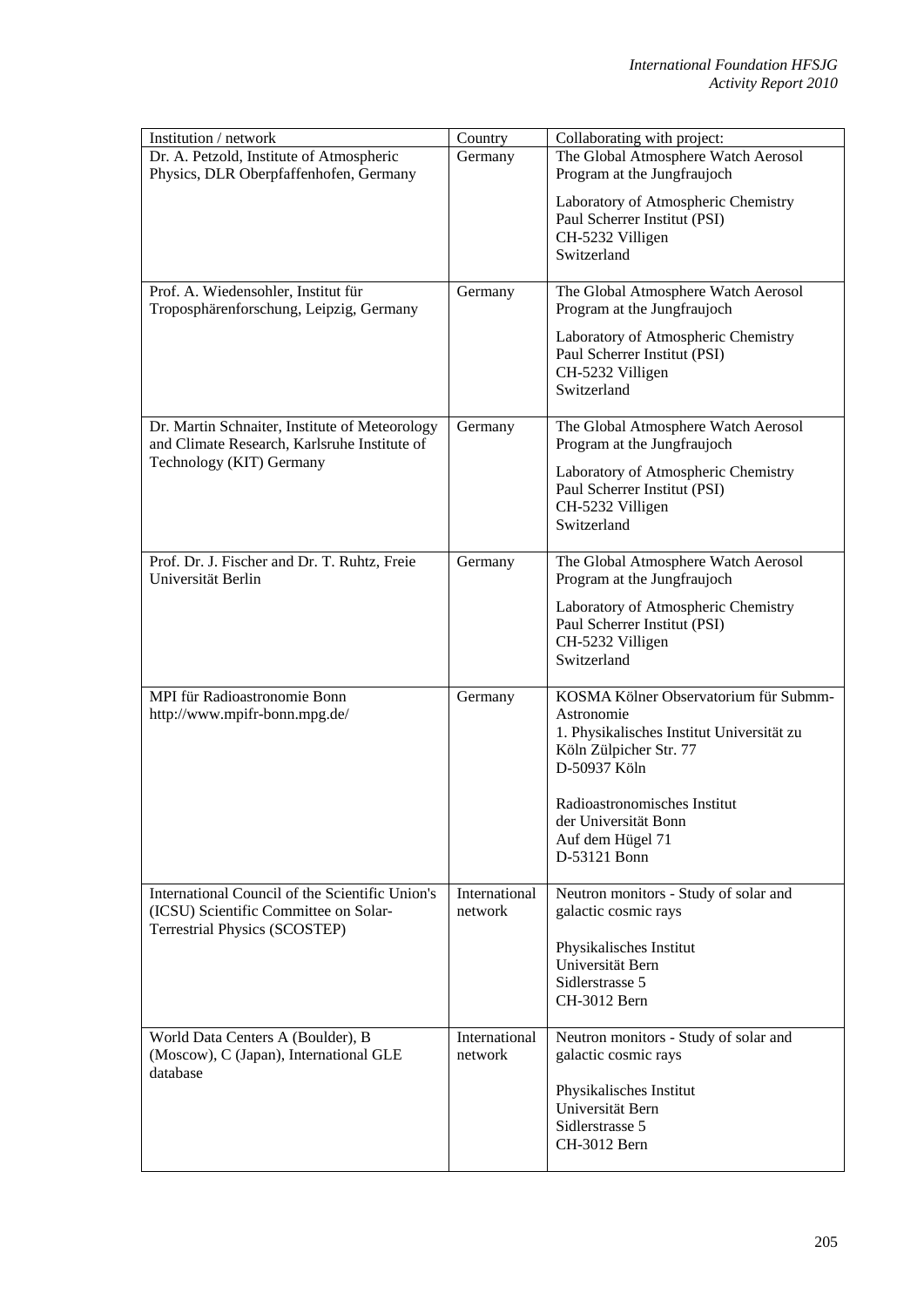| Institution / network                                                                                                                                                    | Country                  | Collaborating with project:                                                                                                                                                                                                                                                  |
|--------------------------------------------------------------------------------------------------------------------------------------------------------------------------|--------------------------|------------------------------------------------------------------------------------------------------------------------------------------------------------------------------------------------------------------------------------------------------------------------------|
| Collaborations with University of Liège and                                                                                                                              | International            | Atmospheric physics and chemistry                                                                                                                                                                                                                                            |
| NDACC partners                                                                                                                                                           | network                  | Belgian Institute for Space Aeronomy<br>Ringlaan 3<br>B-1180 Brussels<br>Belgium                                                                                                                                                                                             |
| Both the UV-Vis and FTIR observations<br>contribute to the international Network for the<br>Detection of Atmospheric Composition<br>Changes (NDACC, or the former NDSC). | International<br>network | Atmospheric physics and chemistry<br>Belgian Institute for Space Aeronomy<br>Ringlaan 3<br>B-1180 Brussels<br>Belgium                                                                                                                                                        |
| Global Atmosphere Watch (GAW)                                                                                                                                            | International<br>network | Remote sensing of aerosol optical depth<br>PMOD/WRC<br>Dorfstrasse 33<br>CH-7260 Davos Dorf                                                                                                                                                                                  |
| NDACC (Network for the Detection of<br>Atmospheric Composition Change, previously<br>NDSC; http://www.ndacc.org/) /                                                      | International<br>network | High resolution, solar infrared Fourier<br>Transform spectrometry. Application to the<br>study of the Earth atmosphere<br>Institut d'Astrophysique et de Géophysique<br>- Université de Liège<br>allée du VI août, 17 - Bâtiment B5a<br>B-4000 Sart Tilman (Liège, Belgique) |
| <b>NASA Langley Research Center</b><br>http://www.nasa.gov/centers/langley/home/ind<br>ex.html /                                                                         | International<br>network | High resolution, solar infrared Fourier<br>Transform spectrometry. Application to the<br>study of the Earth atmosphere<br>Institut d'Astrophysique et de Géophysique<br>- Université de Liège<br>allée du VI août, 17 - Bâtiment B5a<br>B-4000 Sart Tilman (Liège, Belgique) |
| ACE-FTS science team<br>http://www.ace.uwaterloo.ca/participants.html                                                                                                    | International<br>network | High resolution, solar infrared Fourier<br>Transform spectrometry. Application to the<br>study of the Earth atmosphere<br>Institut d'Astrophysique et de Géophysique<br>- Université de Liège<br>allée du VI août, 17 - Bâtiment B5a<br>B-4000 Sart Tilman (Liège, Belgique) |
| Satellite experiment: ACE-FTS                                                                                                                                            | International<br>network | High resolution, solar infrared Fourier<br>Transform spectrometry. Application to the<br>study of the Earth atmosphere<br>Institut d'Astrophysique et de Géophysique<br>- Université de Liège<br>allée du VI août, 17 - Bâtiment B5a<br>B-4000 Sart Tilman (Liège, Belgique) |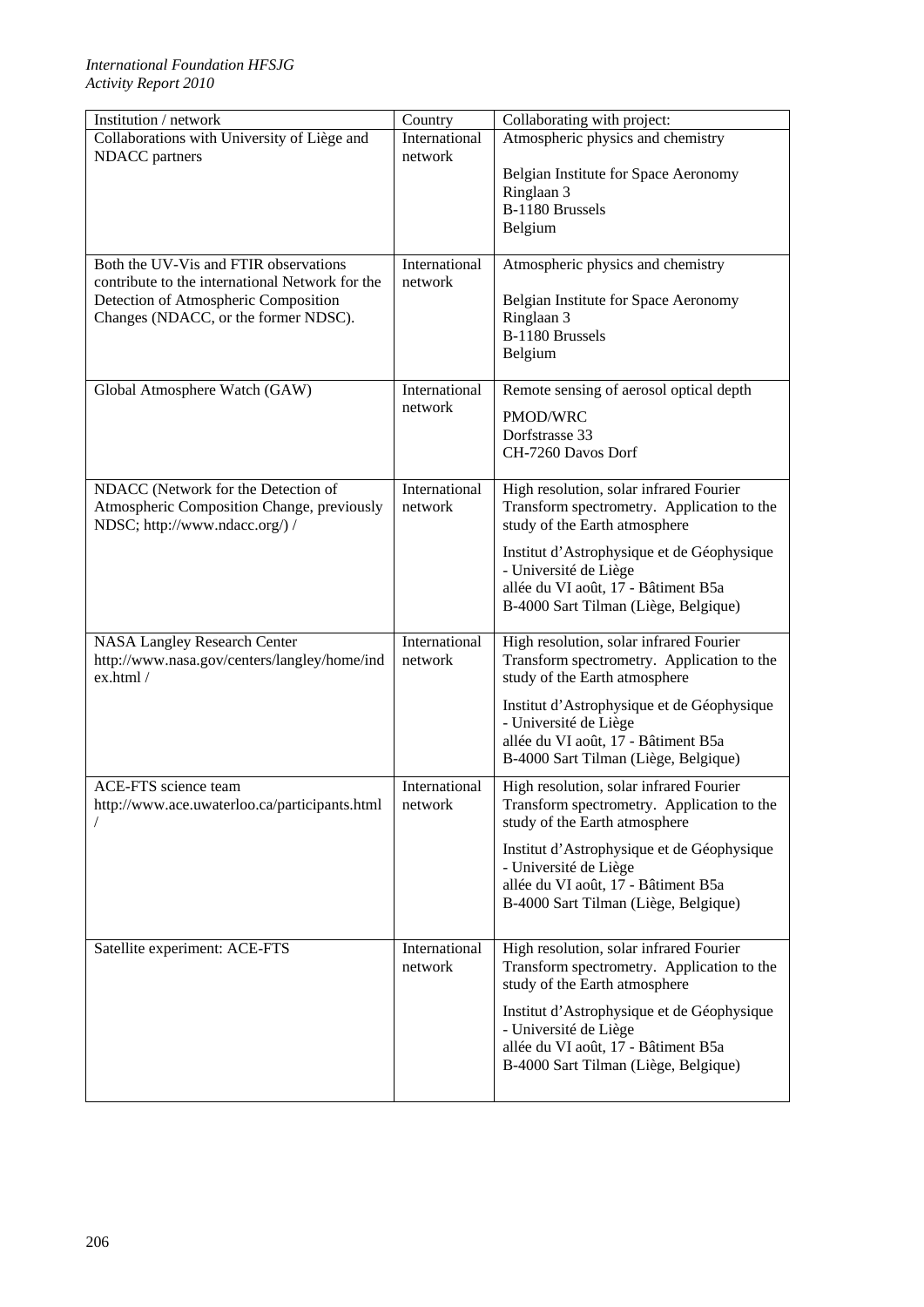| Institution / network                                                                                                                         | Country                   | Collaborating with project:                                                                                                                        |
|-----------------------------------------------------------------------------------------------------------------------------------------------|---------------------------|----------------------------------------------------------------------------------------------------------------------------------------------------|
| Satellite experiment: ENVISAT<br>(http://www.esa.int/esaEO/SEMWYN2VQUD<br>$index_0_m.html$                                                    | International<br>network  | High resolution, solar infrared Fourier<br>Transform spectrometry. Application to the<br>study of the Earth atmosphere                             |
|                                                                                                                                               |                           | Institut d'Astrophysique et de Géophysique -<br>Université de Liège<br>allée du VI août, 17 - Bâtiment B5a<br>B-4000 Sart Tilman (Liège, Belgique) |
| Global Atmosphere Watch (GAW)                                                                                                                 | International<br>network  | Halogenated Greenhouse Gases at<br>Jungfraujoch                                                                                                    |
|                                                                                                                                               |                           | Empa<br>Laboratory for Air Pollution and<br><b>Environmental Technology</b><br>Uberlandstrasse 129<br>8600 Dubendorf, Switzerland                  |
| <b>AGAGE</b> (Advanced Global Atmospheric<br>Gases Experiment)                                                                                | International<br>network  | Halogenated Greenhouse Gases at<br>Jungfraujoch                                                                                                    |
|                                                                                                                                               |                           | Empa<br>Laboratory for Air Pollution and<br><b>Environmental Technology</b><br>Uberlandstrasse 129<br>8600 Dubendorf, Switzerland                  |
| Radiation data submitted to the World<br>Radiation Data Centre (WRDC, St.                                                                     | International<br>network  | Global Atmosphere Watch Radiation<br>Measurements                                                                                                  |
| Petersburg, Russian Federation) within the<br>framework of the Global Atmosphere Watch.                                                       |                           | Office fédéral de météorologie et de<br>climatologie MétéoSuisse<br>Station Aérologique<br>ch. de l'Aérologie<br>CH-1530 Payerne                   |
| Collaboration with the GOME, ENVISAT,<br>ACE and MetOp GOME-2 and IASI satellite                                                              | International<br>networks | Atmospheric physics and chemistry                                                                                                                  |
| communities.                                                                                                                                  |                           | Belgian Institute for Space Aeronomy<br>Ringlaan 3<br>B-1180 Brussels<br>Belgium                                                                   |
| Prof. Y. Matsubara, Dr. T. Sako, Dr. S.<br>Masuda, Solar Terrestrial Environment<br>Laboratory, Nagoya University, Nagoya 464-<br>8601, Japan | Japan                     | SONTEL - Solar Neutron Telescope for the<br>identification and the study of high-energy<br>neutrons produced in energetic eruptions at<br>the Sun  |
|                                                                                                                                               |                           | Physikalisches Institut<br>Universität Bern<br>Sidlerstrasse 5<br>CH-3012 Bern                                                                     |
| Prof. Y Muraki, Konan University, Nada-ku,<br>Kobe 657-0000, Japan                                                                            | Japan                     | SONTEL - Solar Neutron Telescope for the<br>identification and the study of high-energy<br>neutrons produced in energetic eruptions at<br>the Sun  |
|                                                                                                                                               |                           | Physikalisches Institut<br>Universität Bern<br>Sidlerstrasse 5<br>CH-3012 Bern                                                                     |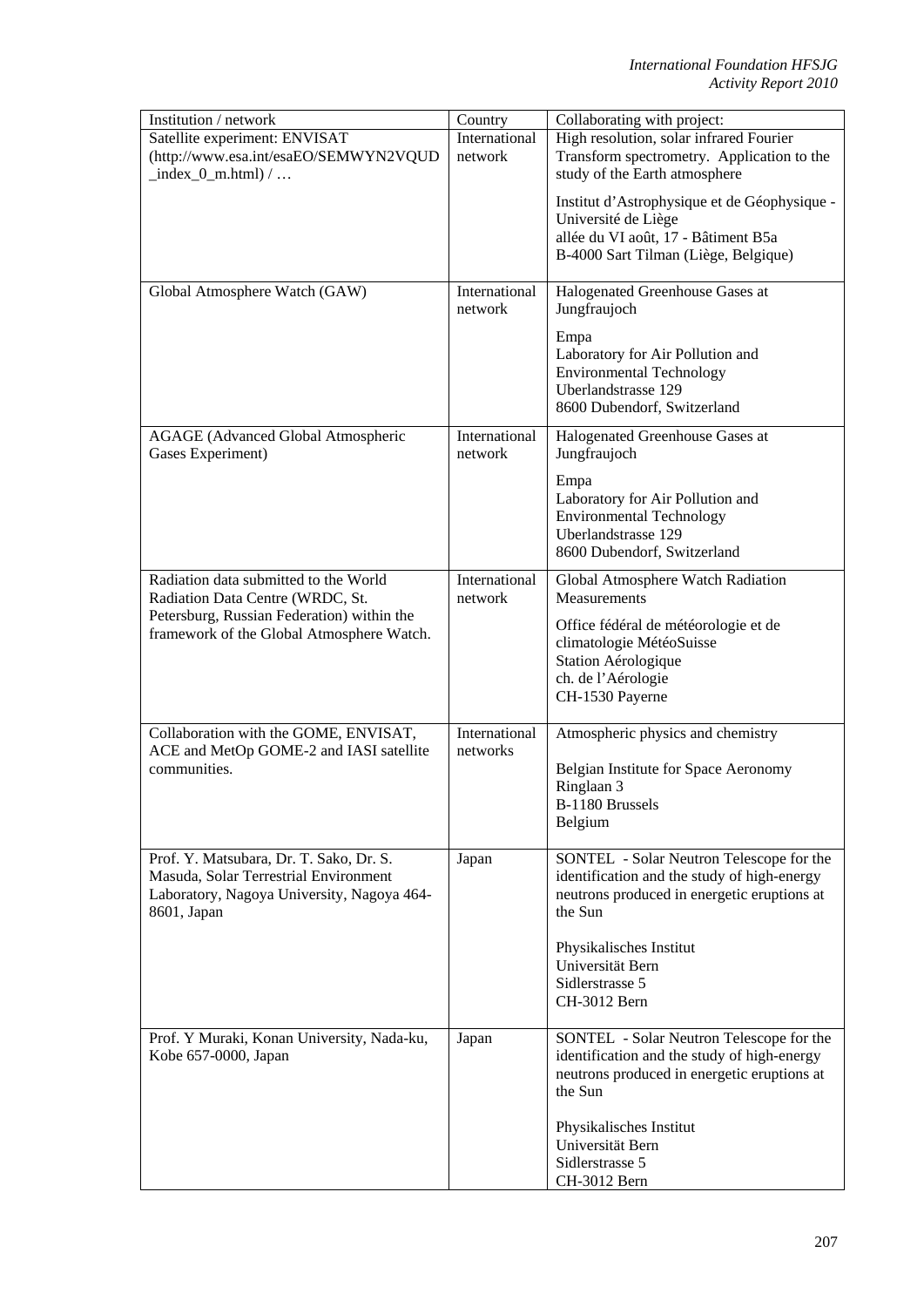| Institution / network                                                                                                                                                                                                                                              | Country               | Collaborating with project:                                                                                                                                                                                                                                                  |
|--------------------------------------------------------------------------------------------------------------------------------------------------------------------------------------------------------------------------------------------------------------------|-----------------------|------------------------------------------------------------------------------------------------------------------------------------------------------------------------------------------------------------------------------------------------------------------------------|
| T. Sakai; Physical Science Lab., College of<br>Industrial Technology, Nihon University, 2-<br>11-1 Shinei, Narashino-shi, Chiba 275-0005,<br>Japan                                                                                                                 | Japan                 | SONTEL - Solar Neutron Telescope for the<br>identification and the study of high-energy<br>neutrons produced in energetic eruptions at<br>the Sun<br>Physikalisches Institut<br>Universität Bern<br>Sidlerstrasse 5<br>CH-3012 Bern                                          |
| Korea Polar Research Institute (KOPRI)<br>http://www.kopri.re.kr/index_eng.jsp                                                                                                                                                                                     | Korea                 | Halogenated Greenhouse Gases at<br>Jungfraujoch<br>Empa<br>Laboratory for Air Pollution and<br><b>Environmental Technology</b><br>Uberlandstrasse 129                                                                                                                        |
|                                                                                                                                                                                                                                                                    |                       | 8600 Dubendorf, Switzerland                                                                                                                                                                                                                                                  |
| Collaboration with Karin Kreher and Paul V.<br>Johnston of NIWA, New-Zeland<br>NIWA National Institute of Water and<br>Atmospheric Research<br>41 Market Place<br>Viaduct Harbour<br><b>Auckland Central 1010</b><br>Private Bag 99940<br>Newmarket, Auckland 1149 | <b>New</b><br>Zealand | Atmospheric physics and chemistry<br>Belgian Institute for Space Aeronomy<br>Ringlaan 3<br>B-1180 Brussels<br>Belgium                                                                                                                                                        |
| New Zealand ph: +64 9 375 2050                                                                                                                                                                                                                                     |                       |                                                                                                                                                                                                                                                                              |
| Dr. Ulla Heikkilä<br><b>Bjerknes Centre for Climate Research</b><br>Allégaten 55<br>NO-5007 Bergen                                                                                                                                                                 | Norway                | Cosmogenic radionuclides in precipitation<br>Eawag<br>Überlandstr. 133<br>CH-8600 Dübendorf                                                                                                                                                                                  |
| University of Oslo                                                                                                                                                                                                                                                 | Norway                | High resolution, solar infrared Fourier<br>Transform spectrometry. Application to the<br>study of the Earth atmosphere<br>Institut d'Astrophysique et de Géophysique -<br>Université de Liège<br>allée du VI août, 17 - Bâtiment B5a<br>B-4000 Sart Tilman (Liège, Belgique) |
| Institute of Atmospheric Optics - Tomsk,<br>Russia (http://www.nsc.ru/cooper4.htm)                                                                                                                                                                                 | Russia                | Active optical remote sensing, LIDAR<br>École Polytechnique Fédérale de Lausanne<br>(EPFL)<br><b>EPFL ENAC EFLUM</b><br>A0434<br>Station 2<br>CH 1015 Lausanne                                                                                                               |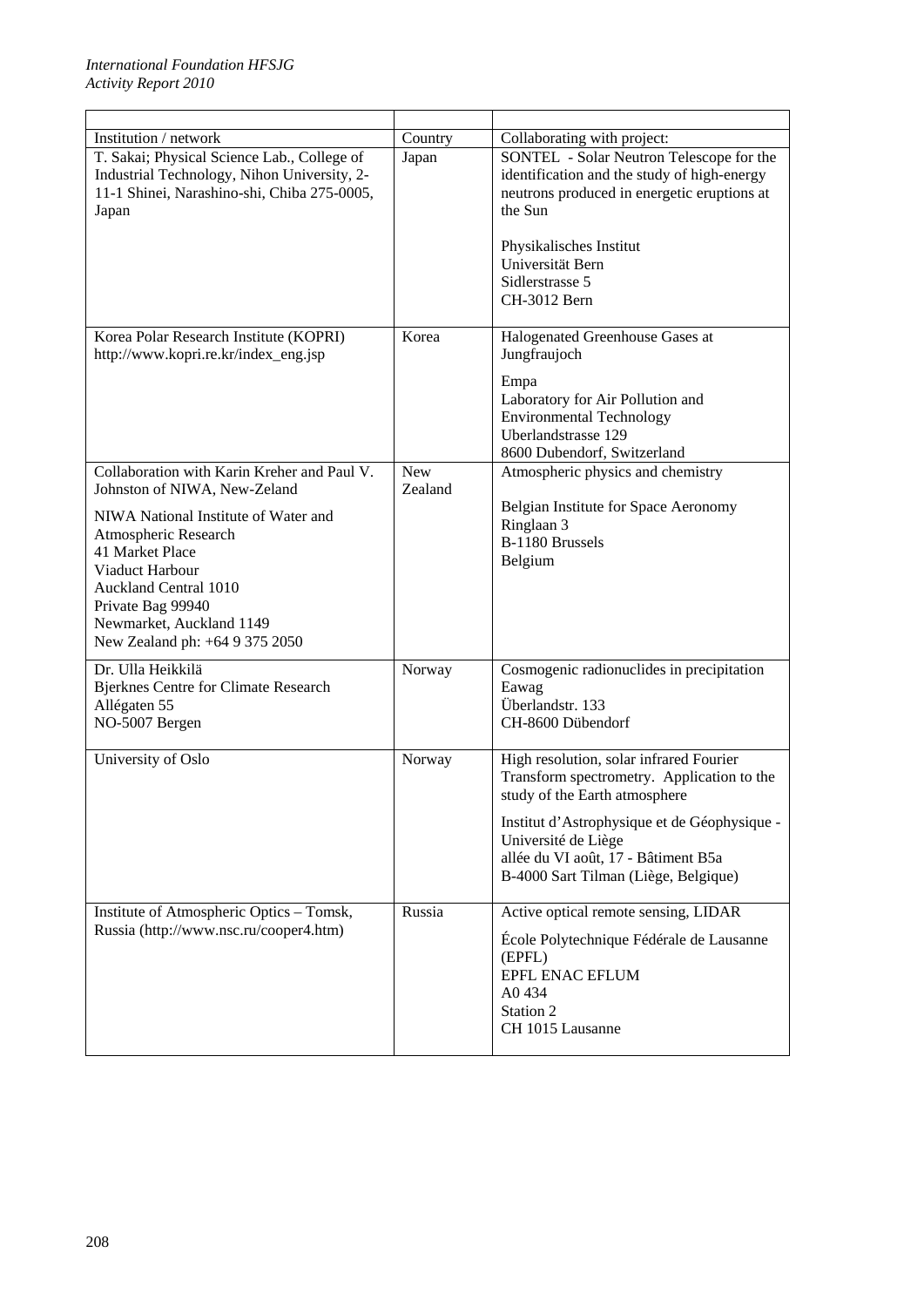| Institution / network<br><b>Matthew MacLeod</b><br>2011 Department of Applied Environmental<br>Science, Stockholm University   Svante<br>Arrhenius väg 8,<br>SE-11418<br>Sweden<br>http://www.itm.su.se/page.php?pid=536&id=2<br>77<br>Dr. Frank Wienhold | Country<br>Sweden<br>Switzerland | Collaborating with project:<br>Quantitative characterisaion of the impact of<br>environmental factors on the performance of<br>passive air samplers for semi-volatile<br>organic compounds<br>Institut für Chemie- und<br>Bioingenieurwissenschaften<br>ETH Zürich<br>Wolfgang-Pauli-Str. 10<br>8093 Zürich<br>Calibration of Sun and aureole spectrometer |
|-----------------------------------------------------------------------------------------------------------------------------------------------------------------------------------------------------------------------------------------------------------|----------------------------------|------------------------------------------------------------------------------------------------------------------------------------------------------------------------------------------------------------------------------------------------------------------------------------------------------------------------------------------------------------|
| ETH Zürich<br>Institute for Atmospheric and Climate Science<br>Universitätsstrasse 16<br>CH-8092 Zürich                                                                                                                                                   |                                  | systems within the Cloud and Aerosol<br>Characterization Experiment (CLACE)<br>Institut für Weltraumwissenschaften<br>Freie Universität Berlin<br>Carl-Heinrich-Becker-Weg 6-10<br>12165 Berlin / Germany                                                                                                                                                  |
| Office fédéral de météorologie et de<br>climatologie MétéoSuisse<br>Station Aérologique<br>ch. de l'Aérologie<br>CH-1530 Payerne                                                                                                                          | Switzerland                      | The Global Atmosphere Watch Aerosol<br>Program at the Jungfraujoch<br>Laboratory of Atmospheric Chemistry<br>Paul Scherrer Institut (PSI)<br>CH-5232 Villigen<br>Switzerland                                                                                                                                                                               |
| Institute for Atmospheric and Climate Science<br>(IACETH)<br>Swiss Federal Institute of Technology Zürich<br>Universitätstrasse 16<br>CH-8092 Zürich                                                                                                      | Switzerland                      | The Global Atmosphere Watch Aerosol<br>Program at the Jungfraujoch<br>Laboratory of Atmospheric Chemistry<br>Paul Scherrer Institut (PSI)<br>CH-5232 Villigen<br>Switzerland                                                                                                                                                                               |
| Empa<br>Laboratory for Air Pollution & Environmental<br>Technology Überlandstrasse 129<br>CH-8600 Dübendorf                                                                                                                                               | Switzerland                      | The Global Atmosphere Watch Aerosol<br>Program at the Jungfraujoch<br>Laboratory of Atmospheric Chemistry<br>Paul Scherrer Institut (PSI)<br>CH-5232 Villigen<br>Switzerland                                                                                                                                                                               |
| Departement für Geowissenschaften<br>Universität Fribourg<br>Chemin du Musée 6<br>CH-1700 Fribourg                                                                                                                                                        | Switzerland                      | The Global Atmosphere Watch Aerosol<br>Program at the Jungfraujoch<br>Laboratory of Atmospheric Chemistry<br>Paul Scherrer Institut (PSI)<br>CH-5232 Villigen<br>Switzerland                                                                                                                                                                               |
| Dr. Julian Gröbner, Physikalisch-<br>Meteorologisches Observatorium Davos,<br>World Radiation Center (PMOD/WRC),<br>Davos Switzerland                                                                                                                     | Switzerland                      | The Global Atmosphere Watch Aerosol<br>Program at the Jungfraujoch<br>Laboratory of Atmospheric Chemistry<br>Paul Scherrer Institut (PSI)<br>CH-5232 Villigen<br>Switzerland                                                                                                                                                                               |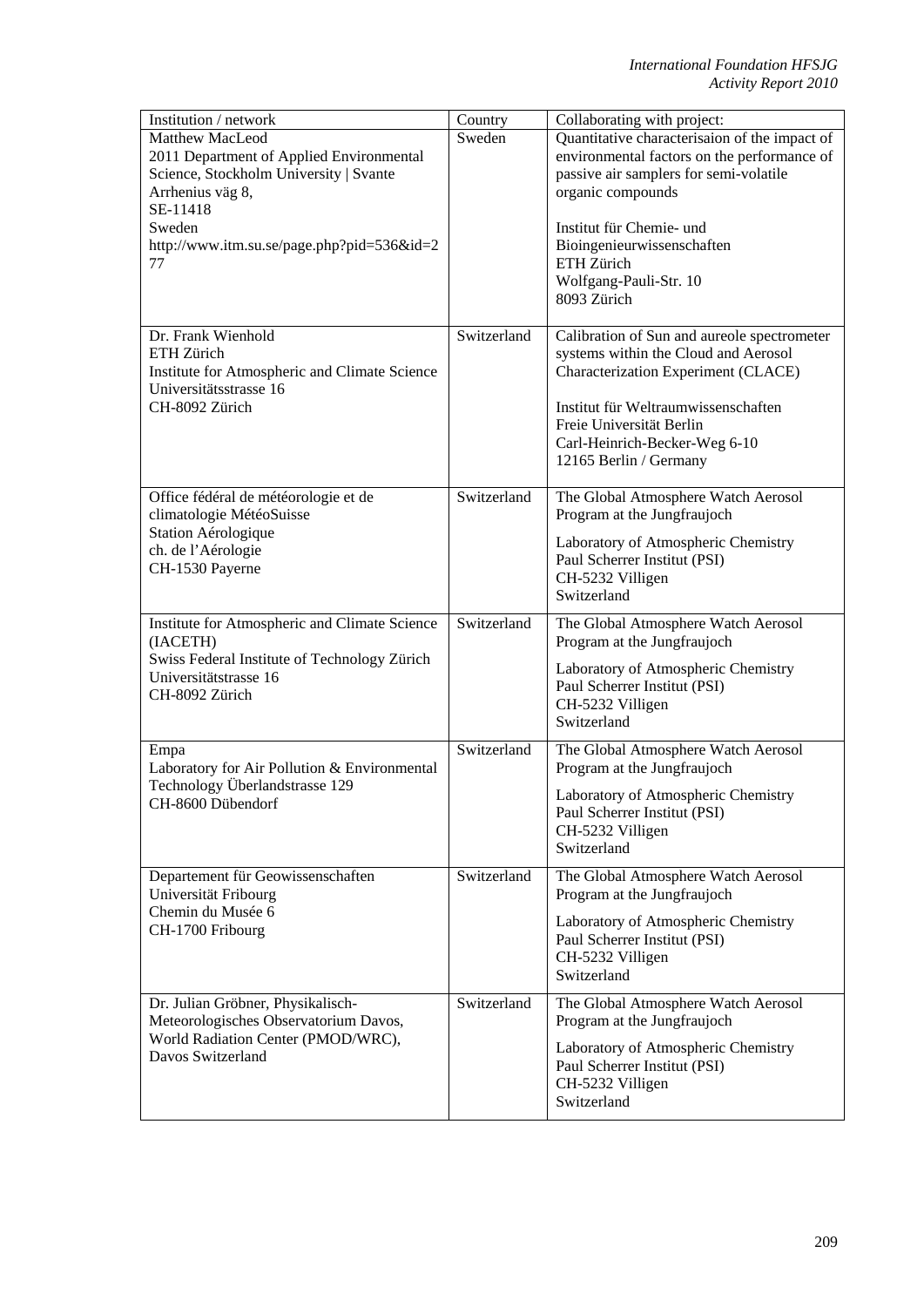| Institution / network                                                               | Country     | Collaborating with project:                       |
|-------------------------------------------------------------------------------------|-------------|---------------------------------------------------|
| Longwave Infrared radiative forcing trend<br>assimiliation over Switzerland (LIRAS) | Switzerland | Global Atmosphere Watch Radiation<br>Measurements |
| Remote sensing of aerosol optical depth                                             |             | Office fédéral de météorologie et de              |
| PMOD/WRC                                                                            |             | climatologie MétéoSuisse                          |
| Dorfstrasse 33                                                                      |             | Station Aérologique                               |
| CH-7260 Davos Dorf                                                                  |             | ch. de l'Aérologie<br>CH-1530 Payerne             |
|                                                                                     |             |                                                   |
| Office fédéral de météorologie et de                                                | Switzerland | Calibration of Sun and aureole spectrometer       |
| climatologie MétéoSuisse                                                            |             | systems within the Cloud and Aerosol              |
| Station Aérologique<br>ch. de l'Aérologie                                           |             | Characterization Experiment (CLACE)               |
| CH-1530 Payerne                                                                     |             | Institut für Weltraumwissenschaften               |
|                                                                                     |             | Freie Universität Berlin                          |
|                                                                                     |             | Carl-Heinrich-Becker-Weg 6-10                     |
|                                                                                     |             | 12165 Berlin                                      |
| Laboratory of Atmospheric Chemistry                                                 | Switzerland | Calibration of Sun and aureole spectrometer       |
| Paul Scherrer Institut (PSI)                                                        |             | systems within the Cloud and Aerosol              |
| CH-5232 Villigen                                                                    |             | Characterization Experiment (CLACE)               |
| Switzerland                                                                         |             | Institut für Weltraumwissenschaften               |
|                                                                                     |             | Freie Universität Berlin                          |
|                                                                                     |             | Carl-Heinrich-Becker-Weg 6-10                     |
|                                                                                     |             | 12165 Berlin                                      |
| Laboratory of Atmospheric Chemistry                                                 | Switzerland | Field measurements of atmospheric ice             |
| Paul Scherrer Institut (PSI)                                                        |             | nuclei and properties of mixed phase clouds       |
| CH-5232 Villigen                                                                    |             |                                                   |
| Switzerland                                                                         |             | Institute for Atmospheric and Climate             |
|                                                                                     |             | Science<br>ETH Zurich                             |
|                                                                                     |             | Universitätsstrasse 16, CHN O16.3                 |
|                                                                                     |             | CH-8092 Zürich                                    |
| MeteoSwiss                                                                          | Switzerland | Active optical remote sensing, LIDAR              |
|                                                                                     |             | École Polytechnique Fédérale de Lausanne          |
|                                                                                     |             | (EPFL)                                            |
|                                                                                     |             | <b>EPFL ENAC EFLUM</b>                            |
|                                                                                     |             | A0434<br>Station 2                                |
|                                                                                     |             | CH 1015 Lausanne                                  |
|                                                                                     |             |                                                   |
| MeteoSwiss                                                                          | Switzerland | Remote sensing of aerosol optical depth           |
|                                                                                     |             | PMOD/WRC                                          |
|                                                                                     |             | Dorfstrasse 33<br>CH-7260 Davos Dorf              |
|                                                                                     |             |                                                   |
| Laboratory of Atmospheric Chemistry                                                 | Switzerland | Single particle analysis of aerosols from         |
| Paul Scherrer Institut (PSI)                                                        |             | Saharan dust events                               |
| CH-5232 Villigen<br>Switzerland                                                     |             | Departement für Geowissenschaften                 |
|                                                                                     |             | Universität Fribourg                              |
|                                                                                     |             | Chemin du Musée 6                                 |
|                                                                                     |             | CH-1700 Fribourg                                  |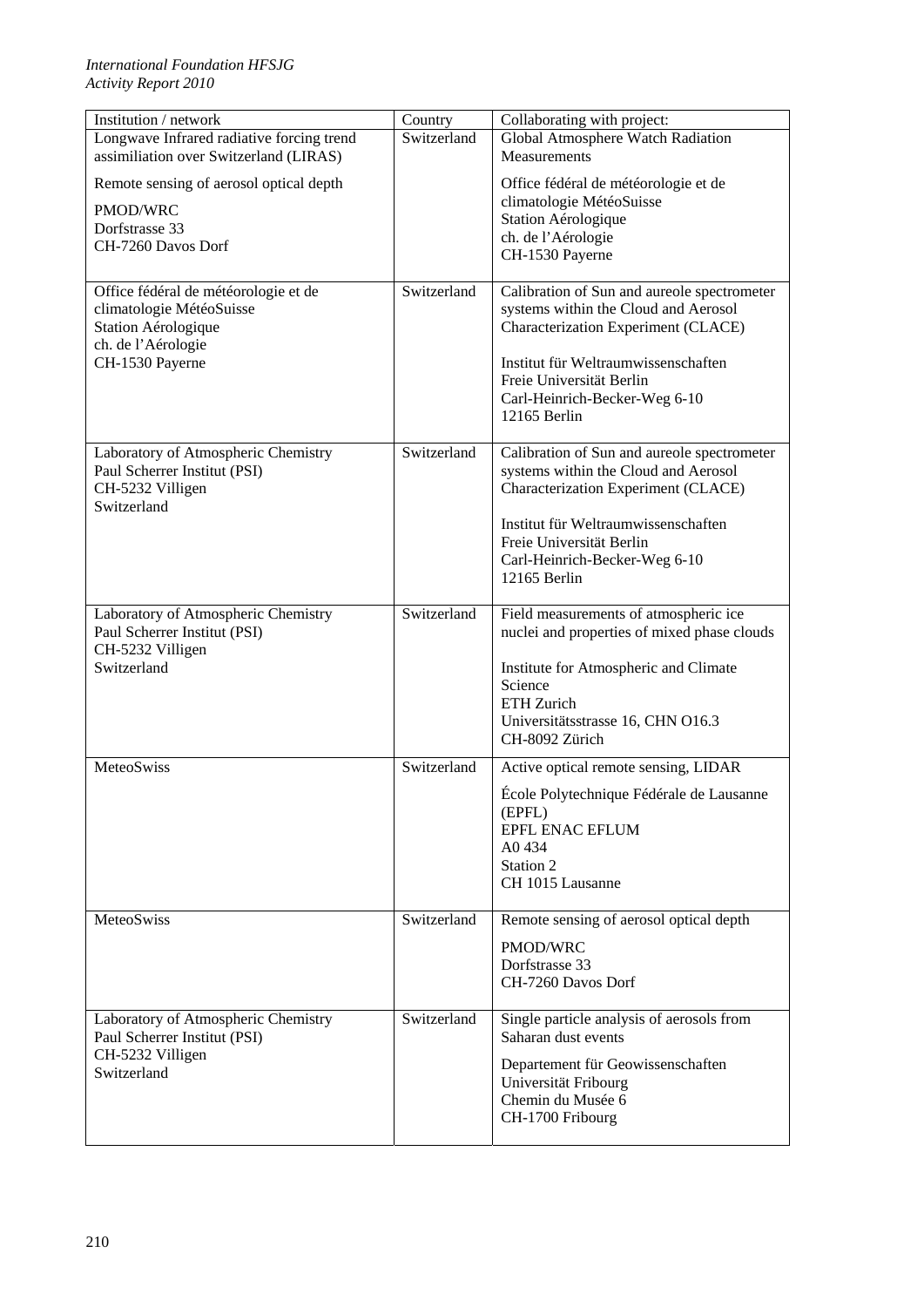| Institution / network                      | Country     | Collaborating with project:                             |
|--------------------------------------------|-------------|---------------------------------------------------------|
| Office fédéral de météorologie et de       | Switzerland | Single particle analysis of aerosols from               |
| climatologie MétéoSuisse                   |             | Saharan dust events                                     |
| Station Aérologique                        |             |                                                         |
| ch. de l'Aérologie                         |             | Departement für Geowissenschaften                       |
| CH-1530 Payerne                            |             | Universität Fribourg                                    |
|                                            |             | Chemin du Musée 6                                       |
|                                            |             | CH-1700 Fribourg                                        |
|                                            |             |                                                         |
| Climate and Environmental Physics          | Switzerland | Continuous measurement of stable CO <sub>2</sub>        |
| Physikalisches Institut                    |             | isotopes at Jungfraujoch, Switzerland                   |
| Universität Bern                           |             |                                                         |
| Sidlerstrasse 5                            |             | Empa                                                    |
| CH-3012 Bern                               |             | Laboratory for Air Pollution &                          |
|                                            |             | Environmental Technology Überlandstrasse                |
|                                            |             | 129                                                     |
|                                            |             | CH-8600 Dübendorf                                       |
|                                            |             |                                                         |
| Laboratory of Atmospheric Chemistry        | Switzerland | Atmospheric physics and chemistry                       |
| Paul Scherrer Institut (PSI)               |             |                                                         |
| CH-5232 Villigen                           |             | Belgian Institute for Space Aeronomy                    |
| Switzerland                                |             | Ringlaan 3                                              |
|                                            |             | B-1180 Brussels                                         |
|                                            |             |                                                         |
|                                            |             | Belgium                                                 |
|                                            | Switzerland | Atmospheric physics and chemistry                       |
| Empa                                       |             |                                                         |
| Laboratory for Air Pollution/Environmental |             |                                                         |
| Technology                                 |             | Belgian Institute for Space Aeronomy                    |
| Ueberlandstrasse 129                       |             | Ringlaan 3                                              |
| CH-8600 Dübendorf                          |             | B-1180 Brussels                                         |
|                                            |             | Belgium                                                 |
|                                            |             |                                                         |
| Climate and Environmental Physics          | Switzerland | National Air Pollution Monitoring Network               |
| Physikalisches Institut                    |             | (NABEL)                                                 |
| Universität Bern                           |             |                                                         |
| Sidlerstrasse 5                            |             | Empa                                                    |
| CH-3012 Bern                               |             | Laboratory for Air Pollution/Environmental              |
|                                            |             | Technology                                              |
|                                            |             | Ueberlandstrasse 129                                    |
|                                            |             | CH-8600 Dübendorf                                       |
|                                            |             |                                                         |
| Climate and Environmental Physics          | Switzerland | <sup>85</sup> Kr Activity Determination in Tropospheric |
| Physikalisches Institut                    |             | Air                                                     |
| Universität Bern                           |             |                                                         |
| Sidlerstrasse 5                            |             | Bundesamt für Strahlenschutz                            |
| CH-3012 Bern                               |             | Rosastrasse 9                                           |
|                                            |             | D-79098 Freiburg                                        |
|                                            |             |                                                         |
| MeteoSwiss, Zurich and Payerne             | Switzerland | National Air Pollution Monitoring Network               |
|                                            |             | (NABEL)                                                 |
|                                            |             |                                                         |
|                                            |             | Empa                                                    |
|                                            |             | Laboratory for Air Pollution/Environmental              |
|                                            |             | Technology                                              |
|                                            |             | Ueberlandstrasse 129                                    |
|                                            |             | CH-8600 Dübendorf                                       |
|                                            |             |                                                         |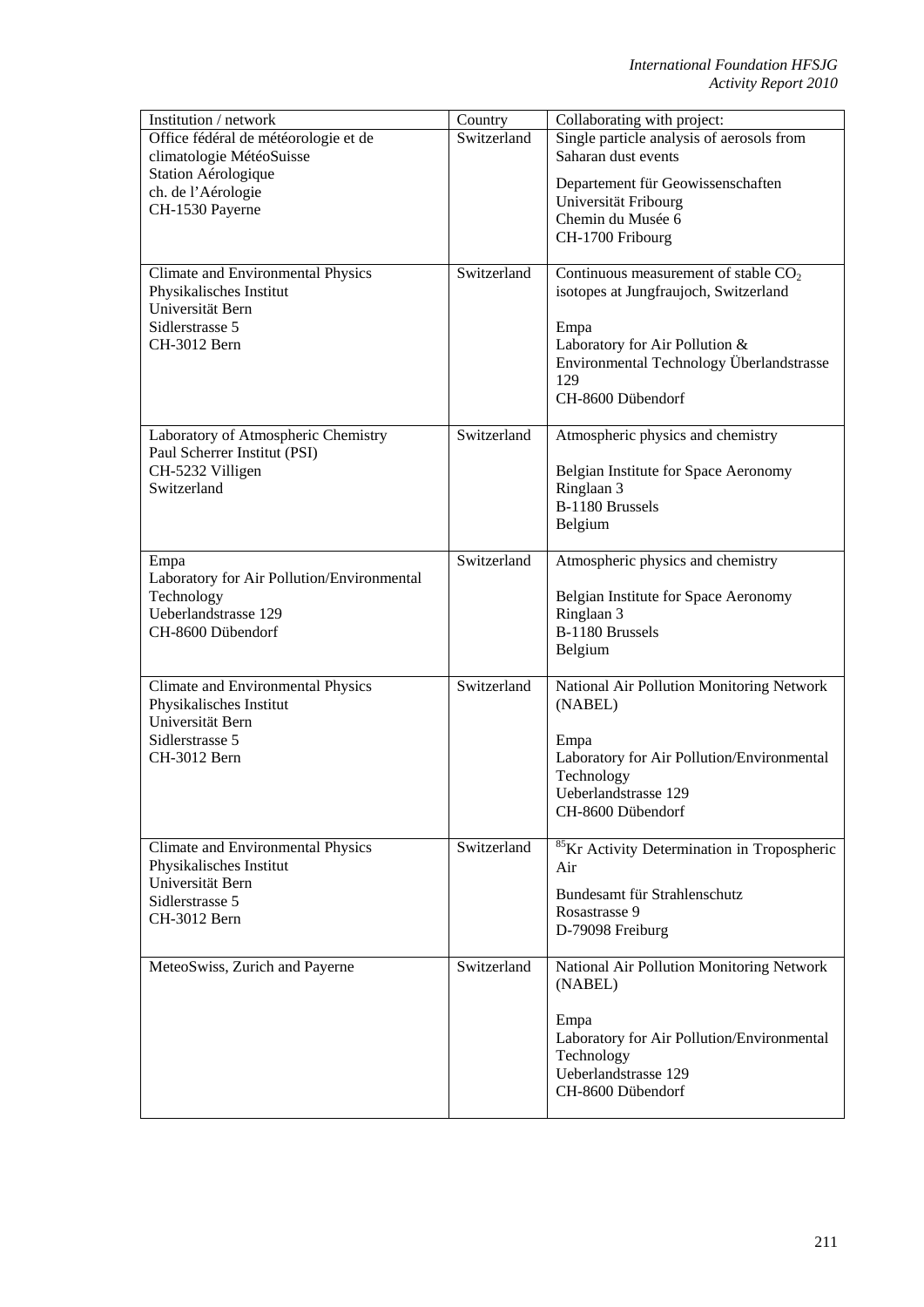| Institution / network                                                                                                                                                                                                    | Country     | Collaborating with project:                                                                                                                                                                                                      |
|--------------------------------------------------------------------------------------------------------------------------------------------------------------------------------------------------------------------------|-------------|----------------------------------------------------------------------------------------------------------------------------------------------------------------------------------------------------------------------------------|
| Laboratory of Atmospheric Chemistry<br>Paul Scherrer Institut (PSI)<br>CH-5232 Villigen<br>Switzerland                                                                                                                   | Switzerland | National Air Pollution Monitoring Network<br>(NABEL)<br>Empa<br>Laboratory for Air Pollution/Environmental<br>Technology<br>Ueberlandstrasse 129<br>CH-8600 Dübendorf                                                            |
| Institute of Geodesy and Photogrammetry,<br>ETH Zürich                                                                                                                                                                   | Switzerland | <b>Automated GPS Network Switzerland</b><br>(AGNES)<br>Bundesamt für Landestopografie (swisstopo)<br>Seftigenstrasse 264<br>CH-3084 Wabern                                                                                       |
| Institute of Applied Physics (IAP), University<br>of Bern                                                                                                                                                                | Switzerland | Automated GPS Network Switzerland<br>(AGNES)<br>Bundesamt für Landestopografie (swisstopo)<br>Seftigenstrasse 264<br>CH-3084 Wabern                                                                                              |
| MeteoSwiss, Zurich and Payerne                                                                                                                                                                                           | Switzerland | Automated GPS Network Switzerland<br>(AGNES)<br>Bundesamt für Landestopografie (swisstopo)<br>Seftigenstrasse 264<br>CH-3084 Wabern                                                                                              |
| Swiss Glacier Monitoring Network, Federal<br>Office for the Environment (BAFU)                                                                                                                                           | Switzerland | Glaciological investigations on the Grosser<br>Aletschgletscher<br>Versuchsanstalt für Wasserbau, Hydrologie<br>und Glaziologie (VAW), ETH Zürich                                                                                |
| Dr. Dominik Brunner Empa Dübendorf<br>Laboratory for Air Pollution/Environmental<br>Technology<br>CH-8600 Dübendorf                                                                                                      | Switzerland | Towards understanding the importance of<br>biological ice nucleators in rising air<br>Institut für Umweltgeowissenschaften<br>Universität Basel<br>Bernoullistrasse 30<br>CH-4056 Basel                                          |
| Dr. Michael Zemp<br>Glaciology, Geomorphodynamics<br>and Geochronology<br>Physical Geography Division<br>Department of Geography<br>University of Zurich - Irchel<br>Winterthurerstr. 190<br>CH-8057 Zurich, Switzerland | Switzerland | Linking micro-physical properties to macro<br>features in ice sheets with geophysical<br>techniques (LIMPICS)<br>AWI, Alfred Wegener Institute for Polar and<br>Marine Research<br>Postfach 120161<br>27515 Bremerhaven, Germany |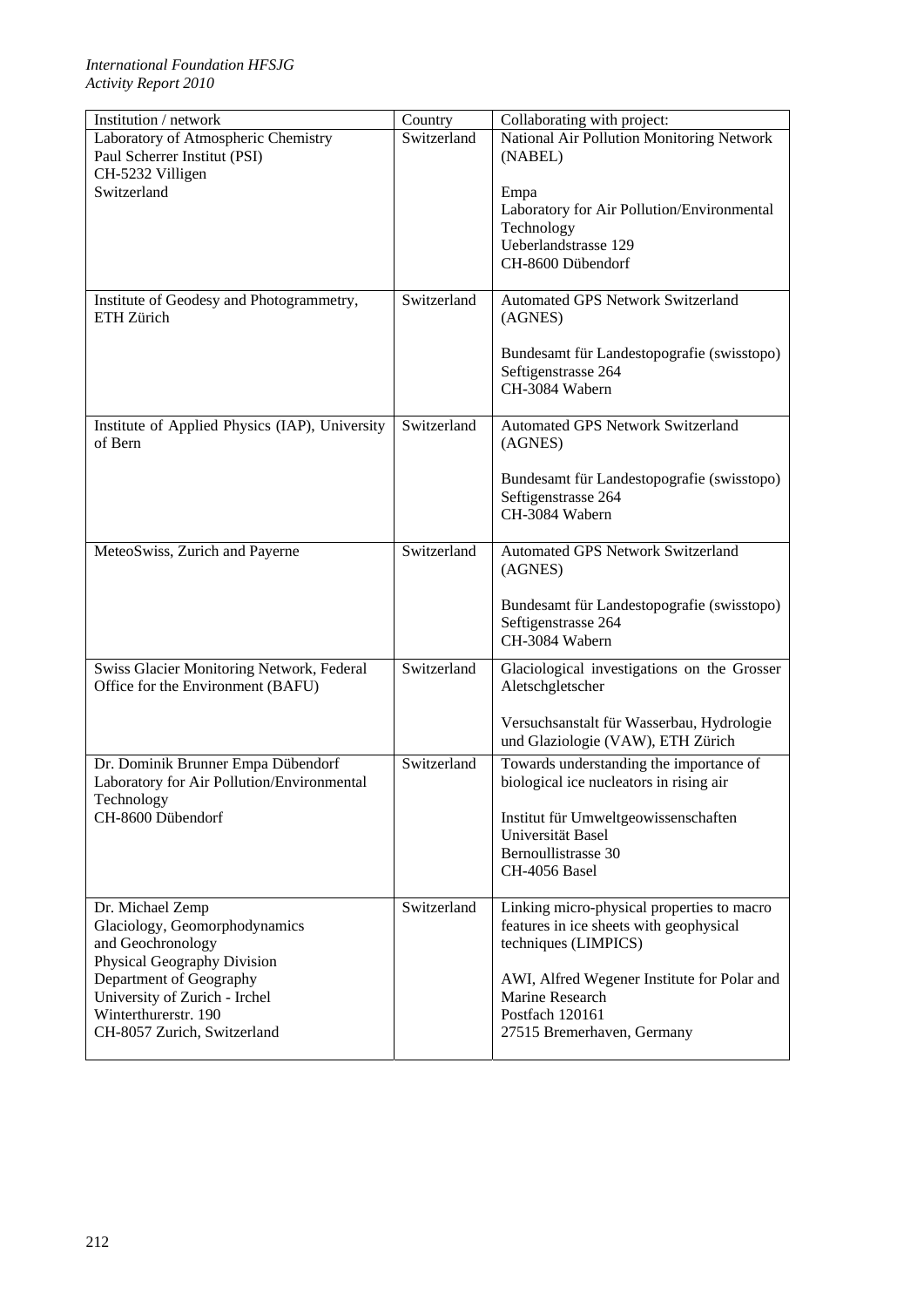| Country     | Collaborating with project:                                                                                                                                                        |
|-------------|------------------------------------------------------------------------------------------------------------------------------------------------------------------------------------|
| Switzerland | Linking micro-physical properties to macro<br>features in ice sheets with geophysical                                                                                              |
|             | techniques (LIMPICS)                                                                                                                                                               |
|             | AWI, Alfred Wegener Institute for Polar and<br>Marine Research<br>Postfach 120161<br>27515 Bremerhaven, Germany                                                                    |
| Switzerland | NOy at the interface of planetary boundary<br>layer and the free troposphere from<br>measurements at Jungfraujoch (trace gas<br>measurements at Jungfraujoch)                      |
|             | Prof. Johannes Stähelin<br>Institute for Atmospheric and Climate<br>Science (IACETH)<br>Swiss Federal Institute of Technology<br>Zürich<br>Universitätstrasse 16<br>CH-8092 Zürich |
| Switzerland | Altitude dependence of production rates of<br>cosmogenic nuclides in artificial quartz<br>targets.                                                                                 |
|             | Geologisches Institut<br>Departement Erdwissenschaften<br>ETH Zürich<br>Sonneggstrasse 5<br>8092 Zürich<br>Schweiz                                                                 |
| Switzerland | Glaciological investigations on the Grosser<br>Aletschgletscher                                                                                                                    |
|             | ETH Zürich<br>Versuchsanstalt für Wasserbau, Hydrologie<br>und Glaziologie (VAW)<br>Gloriastrasse 37/39<br>CH-8092 Zürich                                                          |
| Switzerland | Automated GPS Network Switzerland<br>(AGNES)                                                                                                                                       |
|             | Bundesamt für Landestopografie (swisstopo)<br>Seftigenstrasse 264<br>CH-3084 Wabern                                                                                                |
| Switzerland | Automated GPS Network Switzerland<br>(AGNES)Bundesamt für                                                                                                                          |
|             | Landestopografie (swisstopo)<br>Seftigenstrasse 264<br>CH-3084 Wabern                                                                                                              |
|             |                                                                                                                                                                                    |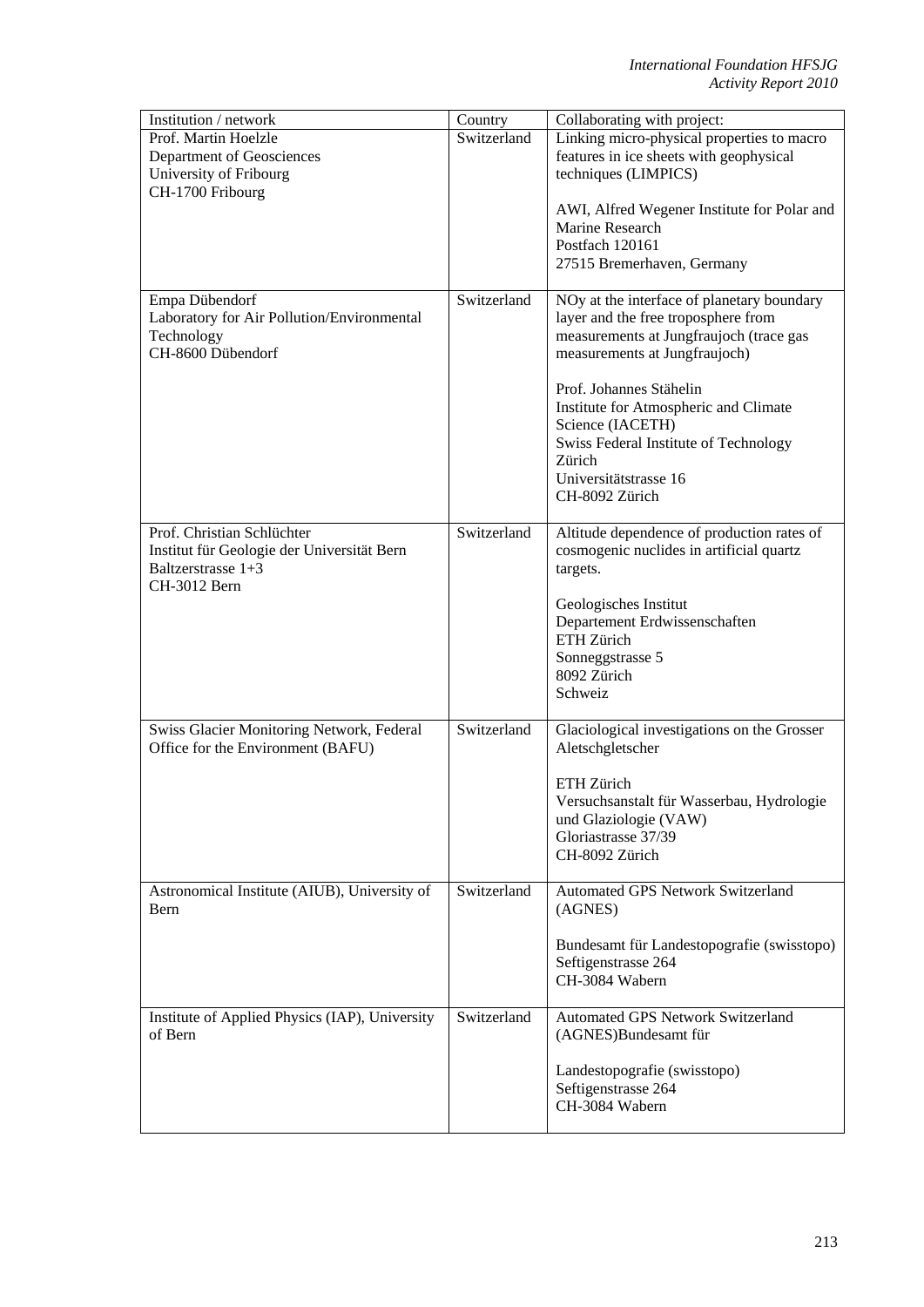| Institution / network                     | Country     | Collaborating with project:                                                         |
|-------------------------------------------|-------------|-------------------------------------------------------------------------------------|
| Institute of Geodesy and Photogrammetry,  | Switzerland | <b>Automated GPS Network Switzerland</b>                                            |
| ETH Zürich                                |             | (AGNES)Bundesamt für                                                                |
| E-GVAP II (EUMETNET GPS Water Vapor       |             |                                                                                     |
| Programme)                                |             | Landestopografie (swisstopo)                                                        |
|                                           |             | Seftigenstrasse 264                                                                 |
|                                           |             | CH-3084 Wabern                                                                      |
|                                           |             |                                                                                     |
| Prof. Jérôme Faist                        | Switzerland | Continuous measurement of stable CO <sub>2</sub>                                    |
| <b>Quantum Optoelectronics</b>            |             | isotopes at Jungfraujoch, Switzerland                                               |
| Physics                                   |             |                                                                                     |
| ETH Zürich                                |             | Empa                                                                                |
| Wolfgang Pauli str. 16                    |             | Laboratory for Air Pollution &                                                      |
| 8093 Zürich                               |             | <b>Environmental Technology</b>                                                     |
|                                           |             | Überlandstrasse 129                                                                 |
|                                           |             | CH-8600 Dübendorf                                                                   |
|                                           |             |                                                                                     |
| Alpes Lasers SA                           | Switzerland | Continuous measurement of stable CO <sub>2</sub>                                    |
| 1-3 Max.-de-Meuron                        |             | isotopes at Jungfraujoch, Switzerland                                               |
| C.P. 1766                                 |             |                                                                                     |
| CH-2001 Neuchâtel                         |             |                                                                                     |
|                                           |             | Empa                                                                                |
|                                           |             | Laboratory for Air Pollution &                                                      |
|                                           |             | <b>Environmental Technology</b><br>Überlandstrasse 129                              |
|                                           |             |                                                                                     |
|                                           |             | CH-8600 Dübendorf                                                                   |
|                                           | Switzerland |                                                                                     |
| Univ. Bern - Institute of Applied Physics |             | Longwave Infrared radiative forcing trend<br>assimiliation over Switzerland (LIRAS) |
| (IAP)                                     |             |                                                                                     |
|                                           |             | Cloud Climatology and Surface Radiative                                             |
|                                           |             | Forcing over Switzerland (CLASS)                                                    |
|                                           |             | PMOD/WRC                                                                            |
|                                           |             | Dorfstrasse 33                                                                      |
|                                           |             | 7260 Davos Dorf                                                                     |
|                                           |             |                                                                                     |
| Permafrost Monitoring Switzerland         | Switzerland | PERMASENSE & PERMOS: Measuring                                                      |
| (www.permos.ch)                           |             | permafrost in Alpine rock walls                                                     |
|                                           |             |                                                                                     |
|                                           |             | Department of Geography                                                             |
|                                           |             | University of Zurich                                                                |
|                                           |             | Winterthurerstr. 190                                                                |
|                                           |             | CH-8057 Zurich, Switzerland                                                         |
|                                           |             |                                                                                     |
| National Center of Competence in Research | Switzerland | PERMASENSE & PERMOS: Measuring                                                      |
| on Mobile Information and Communication   |             | permafrost in Alpine rock walls                                                     |
| Systems NCCR-MICS (www.mics.org)          |             |                                                                                     |
|                                           |             | Department of Geography                                                             |
|                                           |             | University of Zurich                                                                |
|                                           |             | Winterthurerstr. 190                                                                |
|                                           |             | CH-8057 Zurich, Switzerland                                                         |
|                                           |             |                                                                                     |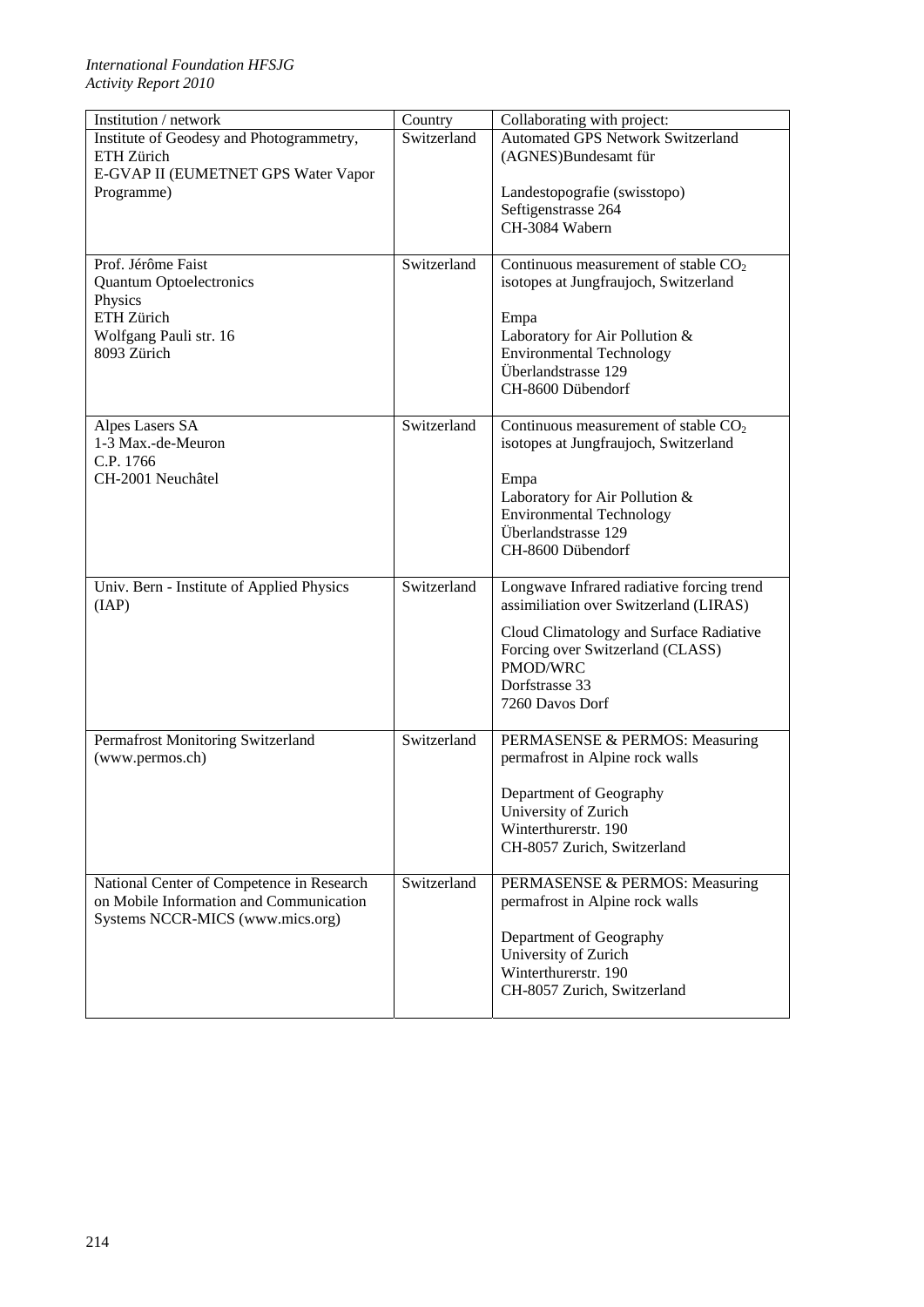| Institution / network                                                                 | Country     | Collaborating with project:                              |
|---------------------------------------------------------------------------------------|-------------|----------------------------------------------------------|
| Permafrost Monitoring Switzerland                                                     | Switzerland | Geophysical monitoring of the evolution of               |
| (www.permos.ch)                                                                       |             | permafrost on Stockhorn                                  |
|                                                                                       |             |                                                          |
|                                                                                       |             | University of Fribourg                                   |
|                                                                                       |             | Department of Geosciences - Geography                    |
|                                                                                       |             | Unit                                                     |
|                                                                                       |             | Chemin du Musée 4                                        |
|                                                                                       |             | CH-1700 Fribourg                                         |
| Global Atmosphere Watch (GAW)                                                         | Switzerland | National Air Pollution Monitoring Network<br>(NABEL)     |
|                                                                                       |             | Empa                                                     |
|                                                                                       |             | Laboratory for Air Pollution/Environmental               |
|                                                                                       |             | Technology                                               |
|                                                                                       |             | Ueberlandstrasse 129                                     |
|                                                                                       |             | CH-8600 Dübendorf                                        |
|                                                                                       |             |                                                          |
| Bundesamt für Umwelt (BAFU)/ Federal<br>Office for the Environment (FOEN)             | Switzerland | National Air Pollution Monitoring Network<br>(NABEL)     |
|                                                                                       |             | Empa                                                     |
|                                                                                       |             | Laboratory for Air Pollution/Environmental               |
|                                                                                       |             | Technology                                               |
|                                                                                       |             | Ueberlandstrasse 129                                     |
|                                                                                       |             | CH-8600 Dübendorf                                        |
|                                                                                       |             |                                                          |
| CarbonEurope IP partners, http://www.bgc-                                             | Switzerland | High precision carbon dioxide and oxygen                 |
| jena.mpg.de/bgc-processes/ceip/                                                       |             | measurements                                             |
|                                                                                       |             | Climate and Environmental Physics                        |
|                                                                                       |             | Physikalisches Institut                                  |
|                                                                                       |             | Universität Bern                                         |
|                                                                                       |             | Sidlerstrasse 5                                          |
|                                                                                       |             | CH-3012 Bern                                             |
|                                                                                       |             |                                                          |
| <b>IMECC</b> Infrastructure for Measurements of<br>the European Carbon Cycle partners | Switzerland | High precision carbon dioxide and oxygen<br>measurements |
| http://imecc.ipsl.jussieu.fr/                                                         |             | Climate and Environmental Physics                        |
|                                                                                       |             | Physikalisches Institut                                  |
|                                                                                       |             | Universität Bern                                         |
|                                                                                       |             | Sidlerstrasse 5                                          |
|                                                                                       |             | CH-3012 Bern                                             |
|                                                                                       |             |                                                          |
| Institut für angewandte Physik, Universität                                           | Switzerland | KOSMA Kölner Observatorium für Submm-                    |
| Bern http://www.iap.unibe.ch/                                                         |             | Astronomie<br>1. Physikalisches Institut Universität zu  |
|                                                                                       |             | Köln Zülpicher Str. 77                                   |
|                                                                                       |             | D-50937 Köln                                             |
|                                                                                       |             |                                                          |
|                                                                                       |             | Radioastronomisches Institut                             |
|                                                                                       |             | der Universität Bonn                                     |
|                                                                                       |             | Auf dem Hügel 71                                         |
|                                                                                       |             | D-53121 Bonn                                             |
|                                                                                       |             |                                                          |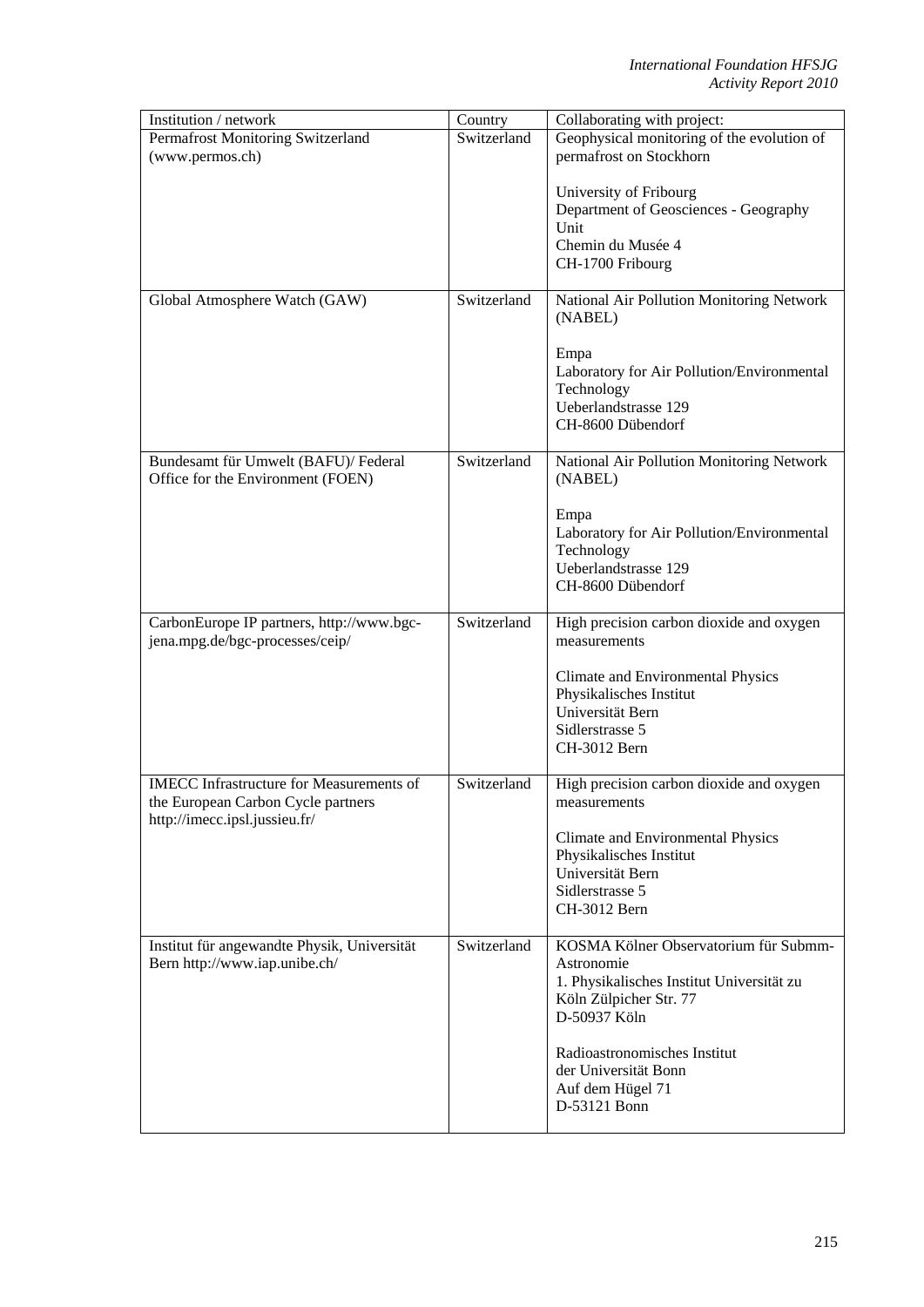| Institution / network                                                       | Country     | Collaborating with project:                        |
|-----------------------------------------------------------------------------|-------------|----------------------------------------------------|
| <b>PERMOS</b> (Permafrost Monitoring                                        | Switzerland | Permafrost monitoring at high Alpine sites         |
| Switzerland)                                                                |             | WSL Institute for Snow and Avalanche               |
| http://www.permos.ch/                                                       |             | <b>Research SLF</b>                                |
| http://www.permos.ch/partner.html                                           |             | Flüelastrasse 11                                   |
|                                                                             |             | CH-7260 Davos Dorf                                 |
|                                                                             |             |                                                    |
| Dr. Christian Bogdal, Prof. K. Hungerbühler                                 | Switzerland | Accelerated release of persistent organic          |
| Swiss Federal Institute of Technology, ETH                                  |             | pollutants (POPs) from Alpine glaciers             |
| Zurich                                                                      |             |                                                    |
| Institute for Chemical and Bioingeneering,                                  |             | Laboratory of Radiochemistry and                   |
| <b>ICB</b>                                                                  |             | Environmental Chemistry,<br>Paul Scherrer Institut |
| Wolfgang-Pauli-Strasse 10                                                   |             |                                                    |
| CH-8093 Zürich                                                              |             |                                                    |
|                                                                             |             |                                                    |
| Dr. Peter Schmid                                                            | Switzerland | Accelerated release of persistent organic          |
| Empa                                                                        |             | pollutants (POPs) from Alpine glaciers             |
| Analytische Chemie                                                          |             | Laboratory of Radiochemistry and                   |
| Überlandstrasse 129                                                         |             | Environmental Chemistry,                           |
| CH-8600 Dübendorf                                                           |             | Paul Scherrer Institut                             |
| Prof. Dr. Flavio Anselmetti                                                 | Switzerland | Accelerated release of persistent organic          |
| Oberflächengewässer                                                         |             | pollutants (POPs) from Alpine glaciers             |
| Eawag                                                                       |             |                                                    |
| Überlandstrasse 133                                                         |             | Laboratory of Radiochemistry and                   |
| Postfach 611                                                                |             | Environmental Chemistry,                           |
| 8600 Dübendorf                                                              |             | Paul Scherrer Institut                             |
| Schweiz                                                                     |             |                                                    |
| Dr. Martin Lüthi,                                                           | Switzerland | Accelerated release of persistent organic          |
| Prof. Dr. Martin Funk                                                       |             | pollutants (POPs) from Alpine glaciers             |
| V. Wasserbau, Hydrologie u. Glaz.                                           |             | Laboratory of Radiochemistry and                   |
| <b>VAW D 20</b>                                                             |             | Environmental Chemistry,                           |
| Gloriastrasse 37/39                                                         |             | Paul Scherrer Institut                             |
| 8092 Zürich                                                                 |             |                                                    |
| Bundesamt für Umwelt (BAFU) / Federal                                       | Switzerland | Halogenated Greenhouse Gases at                    |
| Office for the Environment (FOEN)                                           |             | Jungfraujoch                                       |
|                                                                             |             | Empa                                               |
|                                                                             |             | Laboratory for Air Pollution and                   |
|                                                                             |             | <b>Environmental Technology</b>                    |
|                                                                             |             | <b>Uberlandstrasse 129</b>                         |
|                                                                             |             | 8600 Dubendorf, Switzerland                        |
|                                                                             |             |                                                    |
| Dr. W. Eugster, Institute of Plant, Animal and                              | Switzerland | The Global Atmosphere Watch Aerosol                |
| Agroecosystem Sciences, ETH Zürich                                          |             | Program at the Jungfraujoch                        |
|                                                                             |             | Laboratory of Atmospheric Chemistry                |
|                                                                             |             | Paul Scherrer Institut (PSI)                       |
|                                                                             |             | CH-5232 Villigen                                   |
|                                                                             |             | Switzerland                                        |
|                                                                             |             |                                                    |
| Prof. H. Burtscher and Dr. M. Fierz, Institut                               | Switzerland | The Global Atmosphere Watch Aerosol                |
| für Aerosol- und Sensortechnik,<br>Fachhochschule Nordwestschweiz, Windisch |             | Program at the Jungfraujoch                        |
|                                                                             |             | Laboratory of Atmospheric Chemistry                |
|                                                                             |             | Paul Scherrer Institut (PSI)                       |
|                                                                             |             | CH-5232 Villigen                                   |
|                                                                             |             | Switzerland                                        |
|                                                                             |             |                                                    |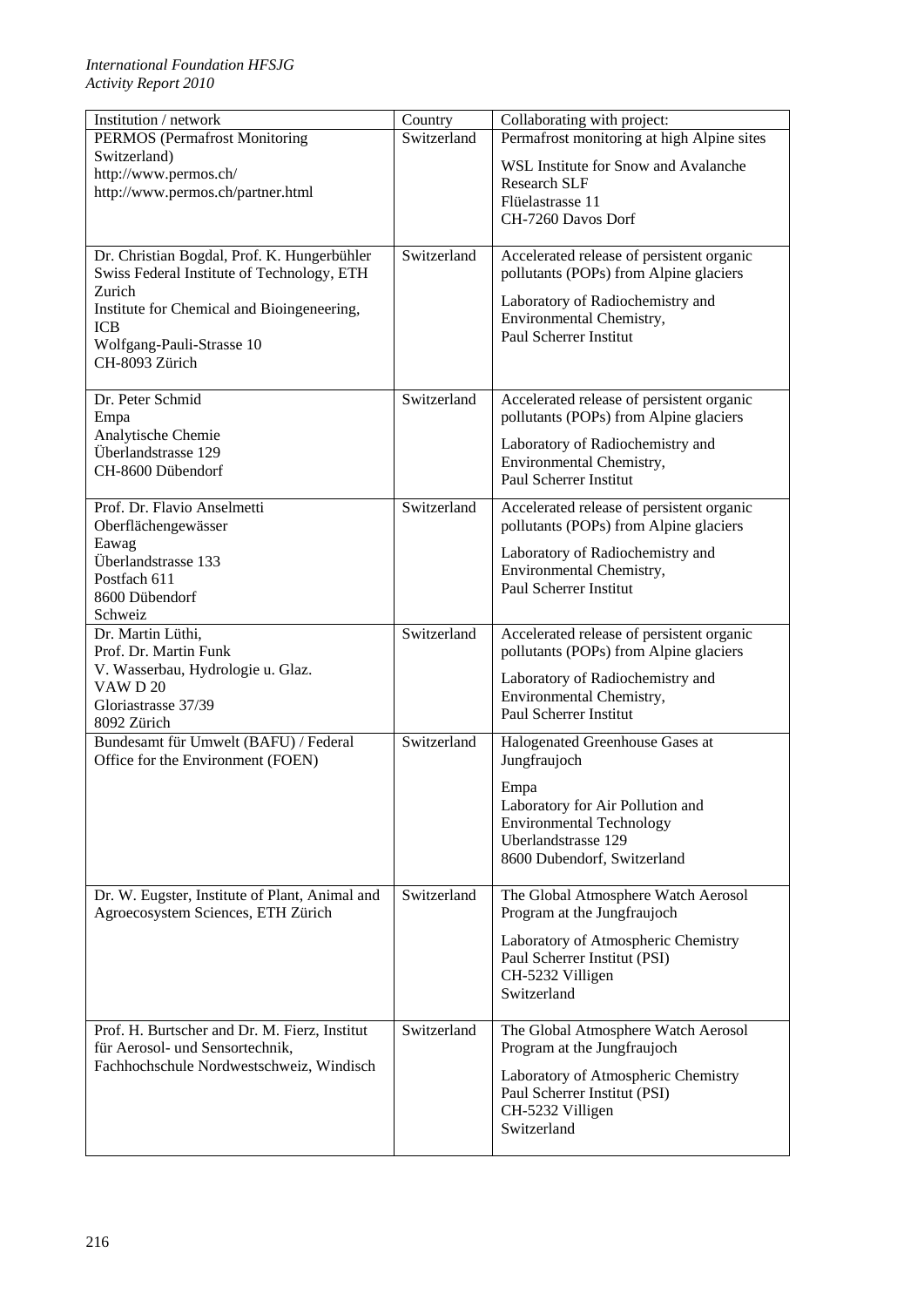| Institution / network                          | Country | Collaborating with project:                  |
|------------------------------------------------|---------|----------------------------------------------|
| Prof. Dr. Haluk Denizli                        | Turkey  | Measurement of cosmic rays at large zenith   |
| Department of Physics                          |         | angle                                        |
| Experimental Nuclear and High Energy Group     |         |                                              |
| <b>Abant Izzet Baysal University</b>           |         | Dept. of Physics                             |
| Bolu / Turkey                                  |         | University of Rome "La Sapienza"             |
|                                                |         | p.zz A. Moro 5                               |
|                                                |         | I-00185 Rome                                 |
|                                                |         |                                              |
| Dr. Mithat Kaya                                | Turkey  | Measurement of cosmic rays at large zenith   |
| Kafkas Universitesi                            |         | angle                                        |
| Fen Edebiyat Fakultesi                         |         |                                              |
| Fizik Bolumu                                   |         | Dept. of Physics                             |
| 36000 Kars / Turkey                            |         | University of Rome "La Sapienza"             |
|                                                |         | p.zz A. Moro 5                               |
|                                                |         | I-00185 Rome                                 |
|                                                |         |                                              |
| Dr. P. Vermeesch                               | United  | Altitude dependence of production rates of   |
| <b>Birkbeck College</b>                        | Kingdom | cosmogenic nuclides in artificial quartz     |
| University of London                           |         | targets.                                     |
| Malet Street,                                  |         |                                              |
| London SC1E 7HX                                |         | Geologisches Institut                        |
|                                                |         | Departement Erdwissenschaften                |
|                                                |         | ETH Zürich                                   |
|                                                |         | Sonneggstrasse 5                             |
|                                                |         | 8092 Zürich                                  |
|                                                |         | Schweiz                                      |
|                                                |         |                                              |
| Collaboration with Martin Chipperfield of      | United  | Atmospheric physics and chemistry            |
| Univ. Leeds.                                   | Kingdom |                                              |
| School of Earth and Environment                |         | Belgian Institute for Space Aeronomy         |
| The University of Leeds                        |         | Ringlaan 3                                   |
| Leeds. LS2 9JT                                 |         | B-1180 Brussels                              |
| <b>United Kingdom</b>                          |         | Belgium                                      |
| http://www.see.leeds.ac.uk/people/m.chipperfi  |         |                                              |
| eld                                            |         |                                              |
|                                                |         |                                              |
| Collaboration with Martin Chipperfield of      | United  | High resolution, solar infrared Fourier      |
| Univ. Leeds.                                   | Kingdom | Transform spectrometry. Application to the   |
| School of Earth and Environment                |         | study of the Earth atmosphere                |
| The University of Leeds                        |         | Institut d'Astrophysique et de Géophysique - |
| Leeds. LS2 9JT                                 |         | Université de Liège                          |
| <b>United Kingdom</b>                          |         | allée du VI août, 17 - Bâtiment B5a          |
| http://www.see.leeds.ac.uk/people/m.chipperfi  |         | B-4000 Sart Tilman (Liège, Belgique)         |
| eld                                            |         |                                              |
| The aim of the collaboration is to compare our |         |                                              |
| measurements with the results from             |         |                                              |
| SLIMCAT, a three-dimensional atmospheric       |         |                                              |
| chemical transport model that Chipperfield     |         |                                              |
| developed.                                     |         |                                              |
| Prof. H. Coe and Prof. T. Choularton, School   | United  | The Global Atmosphere Watch Aerosol          |
| of Earth, Atmospheric and Environmental        | Kingdom | Program at the Jungfraujoch                  |
| Sciences (SEAES), University of Manchester,    |         |                                              |
| Manchester, England                            |         | Laboratory of Atmospheric Chemistry          |
|                                                |         | Paul Scherrer Institut (PSI)                 |
|                                                |         | CH-5232 Villigen                             |
|                                                |         | Switzerland                                  |
|                                                |         |                                              |